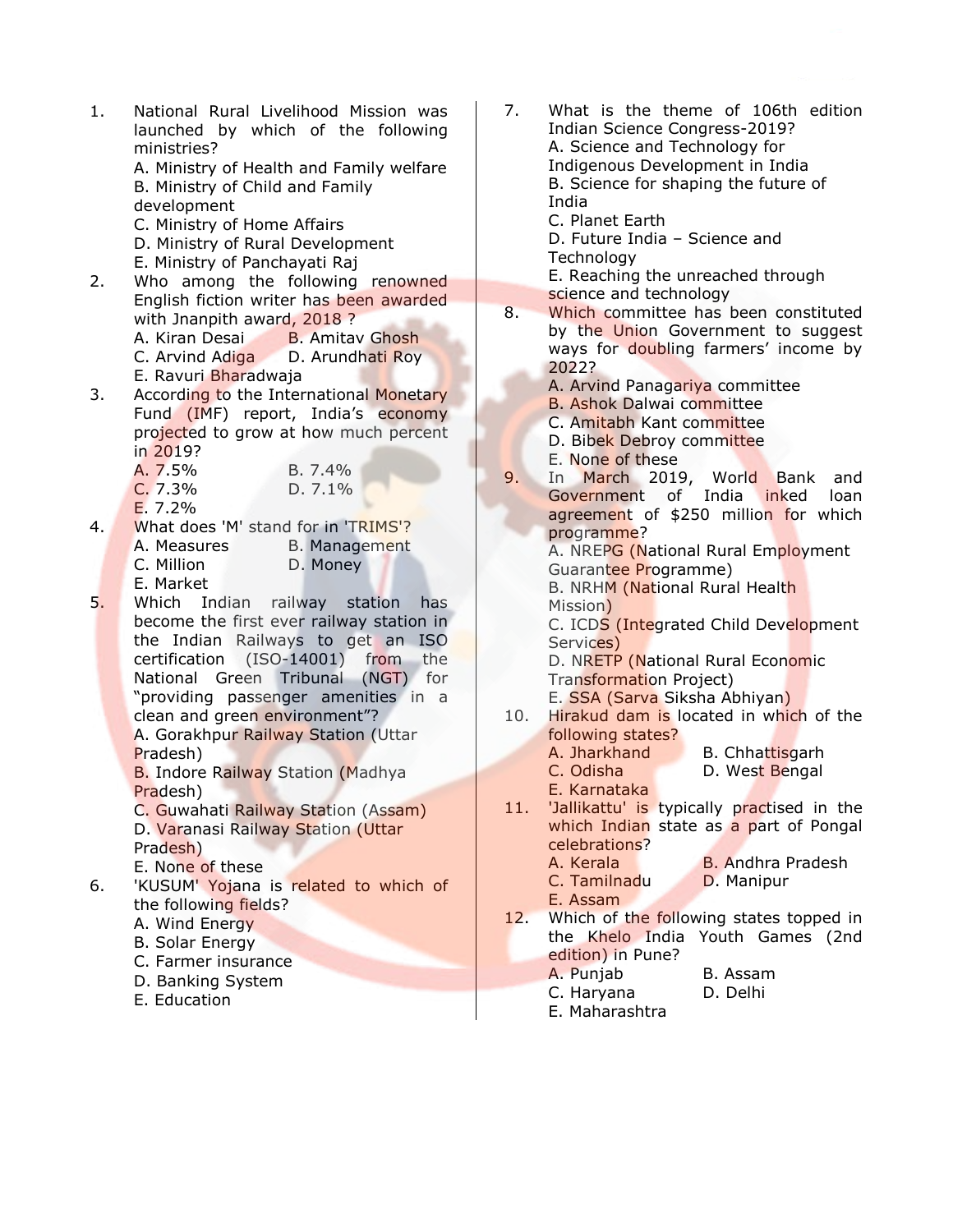13. TRIPS is an agreement under WTO. What does 'TRIPS' stand for? A. Trade related investment property Rights B. Trade related Aspect of investment property Rights C. Trade related aspect of Intellectual

Property rights D. Trade related aspect of Intellectual

Property system E. None of the above

- 14. India tested which of the following longrange cruise missiles with sharper terrain hugging capabilities? A. Agni VI B. Nirbhay
	- C. Tomahawk D. Babur
	- E. Shaurya
- 15. Which of the following cities hosted the Madhya Dakshini Festival 2019? A. Darjeeling B. Kolkata C. Gangtok D. Guwahati
	- E. None of these
- 16. Kuldip Nayar conferred with the Padma Bhushan award posthumously for 2019. He was awarded for distinguished service of high order in which of the following fields?
	- A. Education B. Film C. Science D. Journalism
		-
	- E. Medicine
- 
- 
- 
- 17. Which of the following states has declared 'Jackfruit' as the official fruit of the state?
	- A. West Bengal
	- B. Kerala
	- C. Karnataka
	- D. Andhra Pradesh
	- E. None of the above
- 18. Which Union territory became the first Union territory of India to run completely on solar power energy? A. Delhi B. Diu C. Lakshadweep D. Puducherry
	- E. None of these
- 19. India follows four CPI indices to measure Inflation at the consumer level. Which of the following is not one of the four indices?

A. CPI-IW (Industrial Worker)

B. CPI-AL (Agricultural Labourers)

- C. CPI-RL(Rural Labourers).
- D. CPI-SL (Service Labourers)
- E. None of these
- 20. Who has been elected as first Indian woman Member of International Tribunal for Law of the Sea (ITLOS)? A. Aruna Jayanthi
	- B. Vinita Bali
	- C. Neeru Chadha
	- D. Chitra Ramkrishna
	- E. None of these
- 21. **Direction**: Refer to the pie charts to answer the given questions.



Above pie chart represent the population of villages - A, B, C, D and  $E$  in 2015 where,

**Total population of all villages = 18000**



Above pie chart represents the population of illiterates in respective villages in 2015 where,

### **Total number of illiterates =40% of Total population of all villages**

Total village population  $=$  Number of literates + Number of Illiterates

In 2017, the population of village C remained the same as that in 2015, but the number of literates increased by 'X'. As a result the total number of literates become 70% more than that of illiterates. What is the value of 'X'?

| A. 620 | B. 440 |
|--------|--------|
| C. 680 | D. 485 |
| E. 430 |        |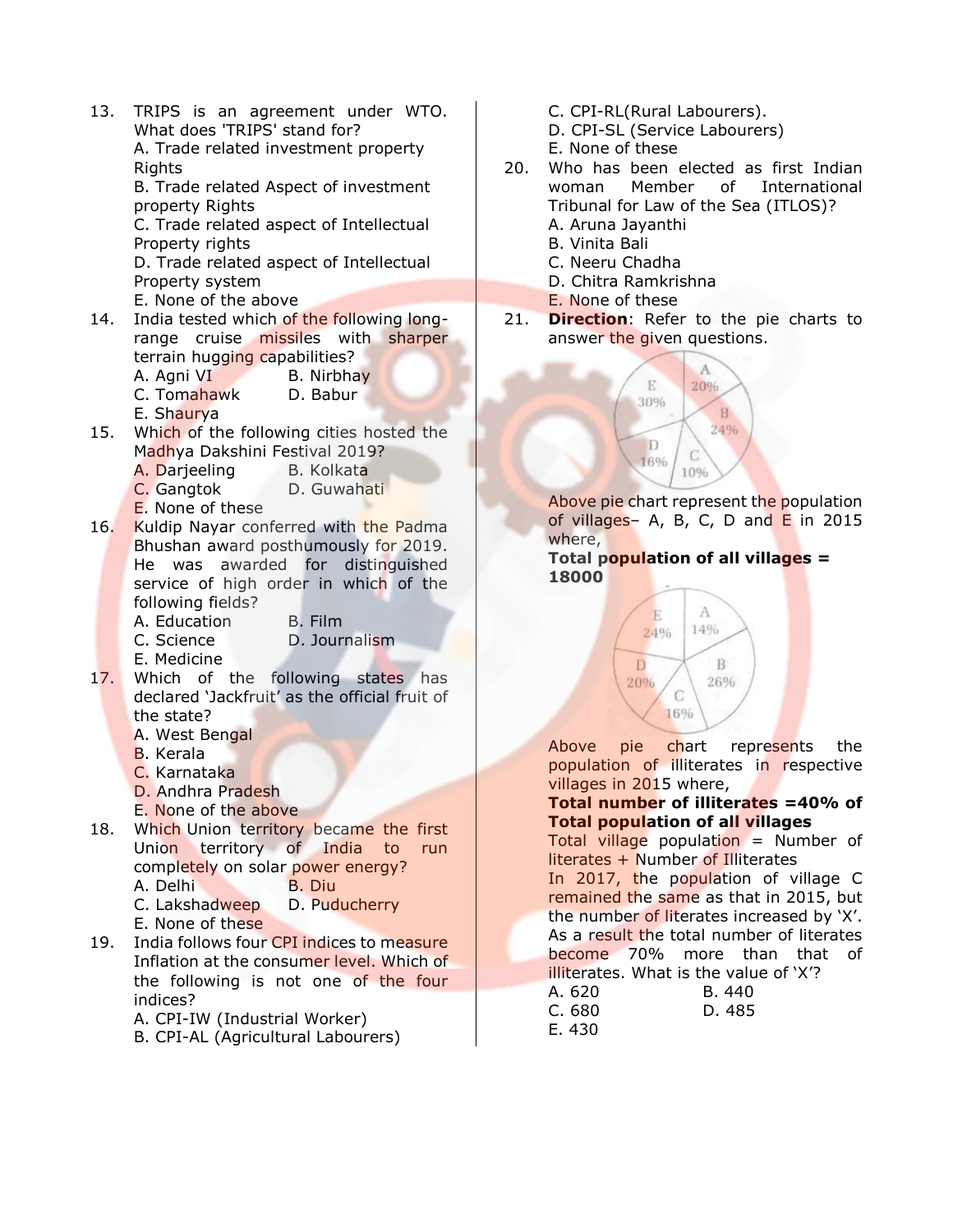22. The difference between the number of illiterates in village D and E is approximately what percent of that of the difference between literates in village D and E?

| A. 30 | B. 20 |
|-------|-------|
| C.35  | D. 13 |

- E. 15
- 23. In Village D, the male to female ratio among the illiterates is 5 : 3 respectively. Out of the illiterates, If 'X" females and "1.25  $X''$  males work as farmers and the ratio between males and females who do not work as farmers is 5 : 2 respectively, what is the value of 'X' ?

| A. 240 | B. 300 |
|--------|--------|
| C.360  | D. 380 |
| E. 280 |        |

24. The average number of illiterates in Village D, F and G is 1910. 40% and 30% of the population of villages F and G respectively are illiterate. If the ratio of the population of Village F and G is 4 : 5 respectively, what is the total population of Villages F and G together? A. 10000 B. 12256 C. 12456 D. 13000

E. 14000

25. In Village A, if the respective ratio between number of males and females is 17 : 13 and there are 1000 illiterate males in village A, what is the number of male literates in village A?

| A. 480  | B. 540  |
|---------|---------|
| C.940   | D. 1040 |
| E. 1140 |         |

26. If the volume and curved surface area of a cylinder  $1232$  m<sup>3</sup> and 704 m<sup>2</sup> respectively, what is the total surface area of the cylinder (in m<sup>2</sup>)? A. 429 B. 521

| C.629  | D. 721 |
|--------|--------|
| E. 781 |        |

27. Find the value of x **Statement I:** A person lent out a sum of Rs. 2400 in the ratio of  $5: x$  in scheme A and scheme B, respectively. Scheme A is offering a simple interest of 8% per

annum and Scheme B is offering a simple interest of  $3(x+1)\%$  per annum. Interest earned from scheme A after 2 years is Rs. 24 more than the interest earned from scheme B after 2 years.

**Statement II:** A person lent out a sum of Rs. 2400 in the ratio of 5: 3 in scheme A and scheme B, respectively. Scheme A is offering a simple interest of 8% per annum and Scheme B is offering a simple interest of  $3(x+1)\%$  per annum. Simple Interest earned from scheme A after 9 years is equal to the interest earned from scheme B after  $(x+7)$ years.

A. If the data in statement I alone is sufficient to answer the question, while the data in statement II alone is not sufficient to answer the question B. If the data in statement II alone is sufficient to answer the question, while the data in statement I alone is not sufficient to answer the question C. If the data either in statement I alone or in statement II alone is sufficient to answer the question D. If the data in both statements I and II together are necessary to answer the question

E. If the data given in both statements I and II together are not sufficient to answer the question.

28. **Direction**: In each of the following questions below consists of a question and two statements numbered I and II given below it. You have to decide whether the data provided in the statements are sufficient to answer the question. Read both the statements and give answer:

How long will the tank take to fill up completely?

Statement I: Two taps take 8 hours to fill a tank

Statement II: One tap can empty the tank in 20 hours

A. If the data in statement I alone is sufficient to answer the question, while the data in statement II alone is not sufficient to answer the question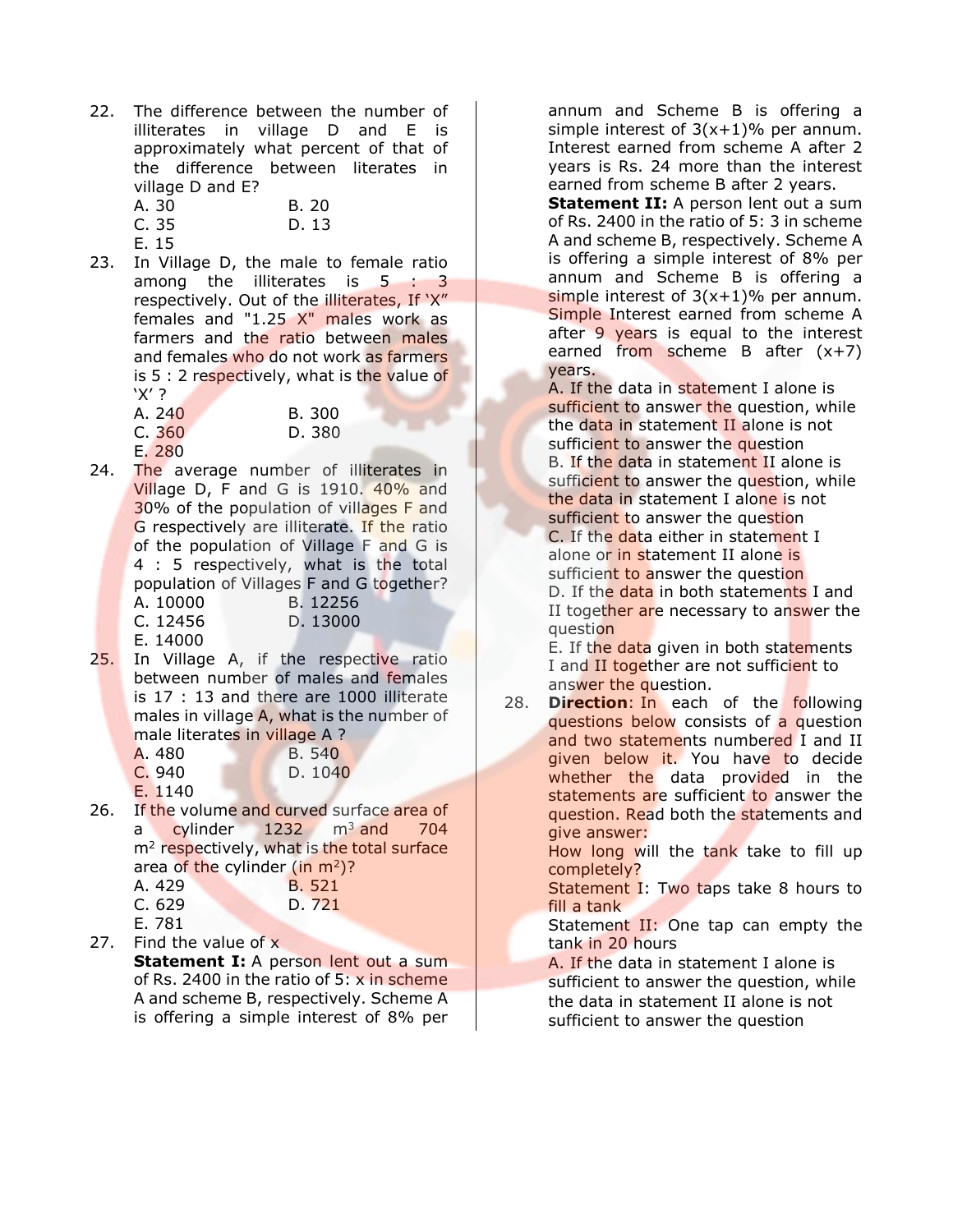B. If the data in statement II alone is sufficient to answer the question, while the data in statement I alone is not sufficient to answer the question C. If the data either in statement I alone or in statement II alone is sufficient to answer the question D. If the data in both statements I and II together are necessary to answer the question

E. If the data given in both statements I and II together are not sufficient to answer the question.

29. **Direction:** The question given below has few statements along with it. You have to determine which of the statement/s is/are sufficient/necessary for answering the question and mark your answer accordingly:

Find the present age of Prashant. Statement I: Age of Abhishek is average of age of Akshay and Prashant and age of Abhishek is 14 years less than twice the age of himself 4 years ago. Ratio of present age of Prashant to Akshay is 7: 4, respectively.

Statement II: Age of Akshay is 2 years more than half of age of Prashant. Age of Prashant is 10 years less than the sum of present age of Akshay and Abhishek. Abhishek is 6 years younger than Prashant.

A. If the data in statement I alone is sufficient to answer the question, while the data in statement II alone is not sufficient to answer the question B. If the data in statement II alone is sufficient to answer the question, while the data in statement I alone is not sufficient to answer the question C. If the data either in statement I alone or in statement II alone is

sufficient to answer the question D. If the data in both statements I and II together are necessary to answer the question

E. If the data given in both statements I and II together are not sufficient to answer the question.

30. **Directions:** Each of the questions below consists of a question and two statements numbered I and II given below it. You have to decide whether the data provided in the statements are sufficient to answer the question. Read both the statements and give answer: What is A's monthly income?

I. A's monthly income is Rs. 2500 less than B's monthly income.

II. Ratio of B's monthly income and C's monthly income is 2 ∶1.

A. if the data in Statement I alone are sufficient to answer the question, while the data in Statement II alone are not sufficient to answer the question. B. if the data in Statement II alone are

sufficient to answer the question, while the data in Statement I alone are not sufficient to answer the question. C. if the data in statement I alone or in Statement II alone are sufficient to answer the question.

D. if the data in both the Statements I and II are not sufficient to answer the question.

E. if the data in both the Statements I and II together are necessary to answer the question.

31. **Direction:** Given question is followed by information given in two statement named as Quantity 1 and Quantity 2. You have to study the information along with the question and compare the value derived from Quantity 1 and Quantity 2 then answer the question.

> **Quantity 1:** Find the value of x  $(6x^2 + 17) - (3x^2 + 20) = 0$ **Quantity 2:** Find the value of y  $(5y<sup>2</sup> - 12) - (9y<sup>2</sup> - 16) = 0$ A. Quantity 1 > Quantity 2 B. Quantity  $1 \geq$  Quantity 2

- C. Quantity  $1 <$  Quantity 2
- D. Quantity  $1 \le$  Quantity 2

E. if  $x = y$  or relationship cannot be established

32. **Directions:** Find the value of "x" and "y" and answer accordingly I.  $5x^2 + 44x + 32 = 0$ II.  $9y^2 + 74y + 77 = 0$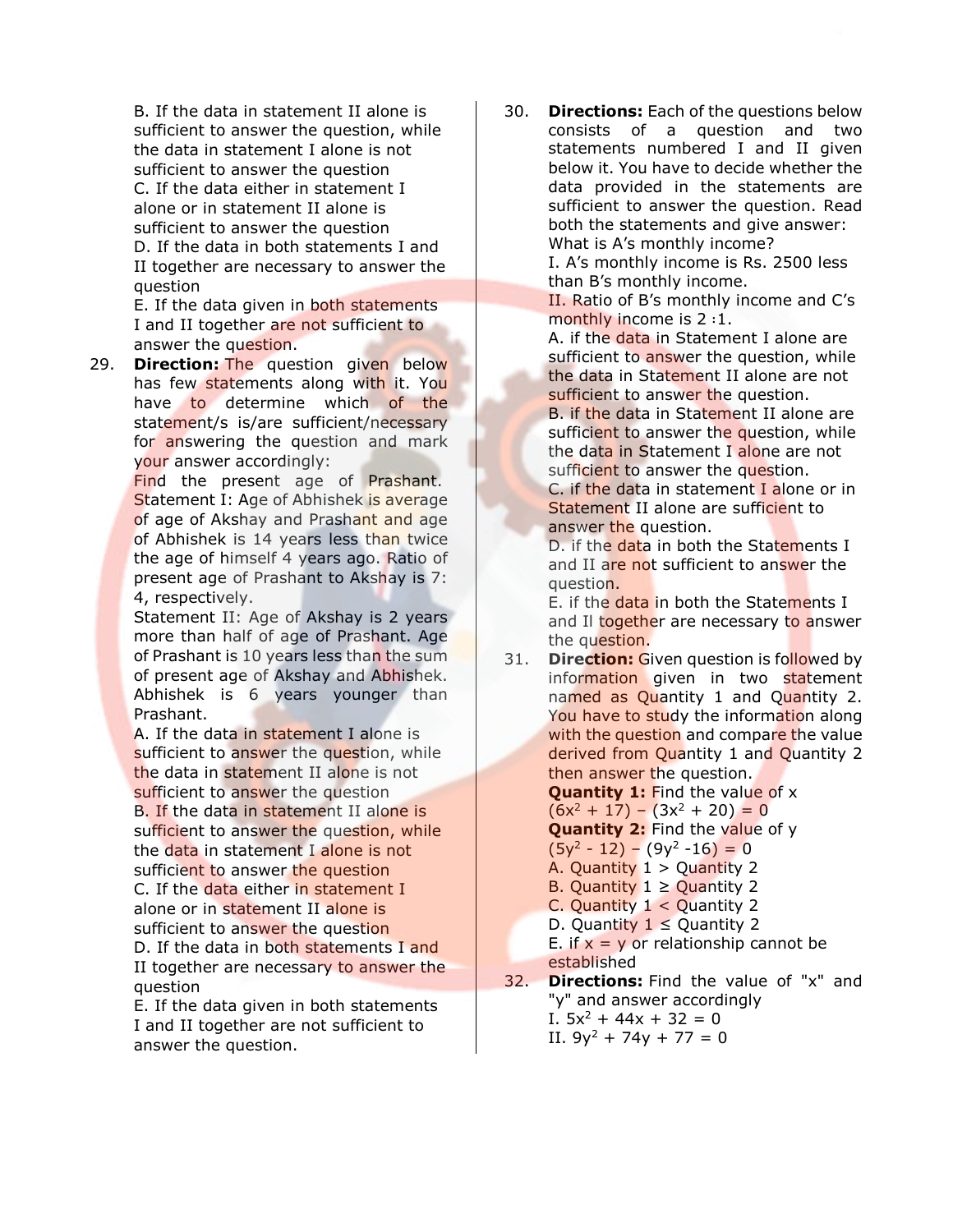A.  $x > y$  B.  $x \ge y$  $C. x < y$   $D. x \le y$ E.  $x = y$  or relationship between x and y cannot be established. 33. **Directions:** In each of these questions, two equations (I) and (II) are given. You have to solve both the equations and give answer **Quantity I:**16 $x^2$  + 28 $x$  + 12 = 0 **Quantity II:**6y<sup>2</sup> + 32y + 42 = 0 A. Quantity  $I >$  Quantity II B. Quantity  $I \geq$  Quantity II C. Quantity I< Quantity II D. If Quantity  $I \le$  Quantity II E. Quantity  $I =$  Quantity II or relationship between x and y cannot be established. 34. **Direction**: Solve the following question by calculating the two quantities and comparing them: **Quantity 1:**  $3x^2 - 54x - (27)^2 = 0$ **Quantity 2:**  $4x^2 - 450x + 8100 = 0$ A. Quantity 1 > Quantity 2 B. Quantity  $1 \ge$  Quantity 2 C. Quantity 1 < Quantity 2 D. Quantity  $1 \leq$  Quantity 2 E. Quantity  $1 =$  Quantity 2 or no relation. **Direction (35-49)**: What should come in place of the question mark '?' in the following number series? 35. 520, 268, 142, ?, 47.5, 31.75 A. 81 B. 79 C. 83 D. 81.25 E. None of these 36. 520, 268, 142, ?, 47.5, 31.75 A. 81 B. 79 C. 83 D. 81.25 E. None of these 37. 4, 1.5, 1.75, ?, 8.5, 35.5 A. 3.25 B. 2.50 C. 2.25 D. 3 E. None of these 38. 0, 10, 34, 78, 148, ? A. 250 B. 248 C. 200 D. 190

E. None of these

39. Shobhit is twice as efficient as Rohit and Rohit is twice as efficient as Mohit. If all of them working together and complete the work in 20 days, then find in how many days Rohit and Shobhit working together can complete that work?

A. 
$$
\frac{65}{3}
$$
 days  
\nB.  $\frac{70}{3}$  days  
\nC.  $\frac{50}{3}$  days  
\nD.  $\frac{73}{3}$  days  
\nE.  $\frac{79}{3}$  days

40. P, Q and R started a business by investing Rs.900, Rs.1300 and Rs.2000 respectively. After two years they invested another amounts in the ratio 3 : 1 : 5. After another 1 year, P, Q and R withdrew Rs.200, Rs.400 and Rs.1000 from the business respectively. Now the profit earned from the business after 4 years from the start of the **business is in** the ratio of  $4:5: a$  and share of P in the profit is Rs.1200. Find the total profit earned *from* the business.

| <b>B. Rs. 5100</b> |
|--------------------|
|                    |

|  | C. Rs. 4800 |  | D. Rs. 5400 |
|--|-------------|--|-------------|
|  |             |  |             |

E. None of these

**Direction** (41-45): Read the information given and answer the following question.

A family has 8 members A, B, C, D, E, F, G and H. They were born on same date and month but in different years viz. 1978, 1996, 1949, 1993, 1954, 1989, 1972 and 1982 but not necessarily in the same order. All the age calculations are done taking 01 July 2018 as a reference. A is the oldest member. Two members were born between A and B. E was born in one of the even-numbered years after B. H is 2 years older than that of twice the age of C. Three members were born between H and F. D was born before G.

41. Who is the  $3<sup>rd</sup>$  eldest member of the family?

| A. H             | B. B |
|------------------|------|
| C. D             | D. E |
| E. None of these |      |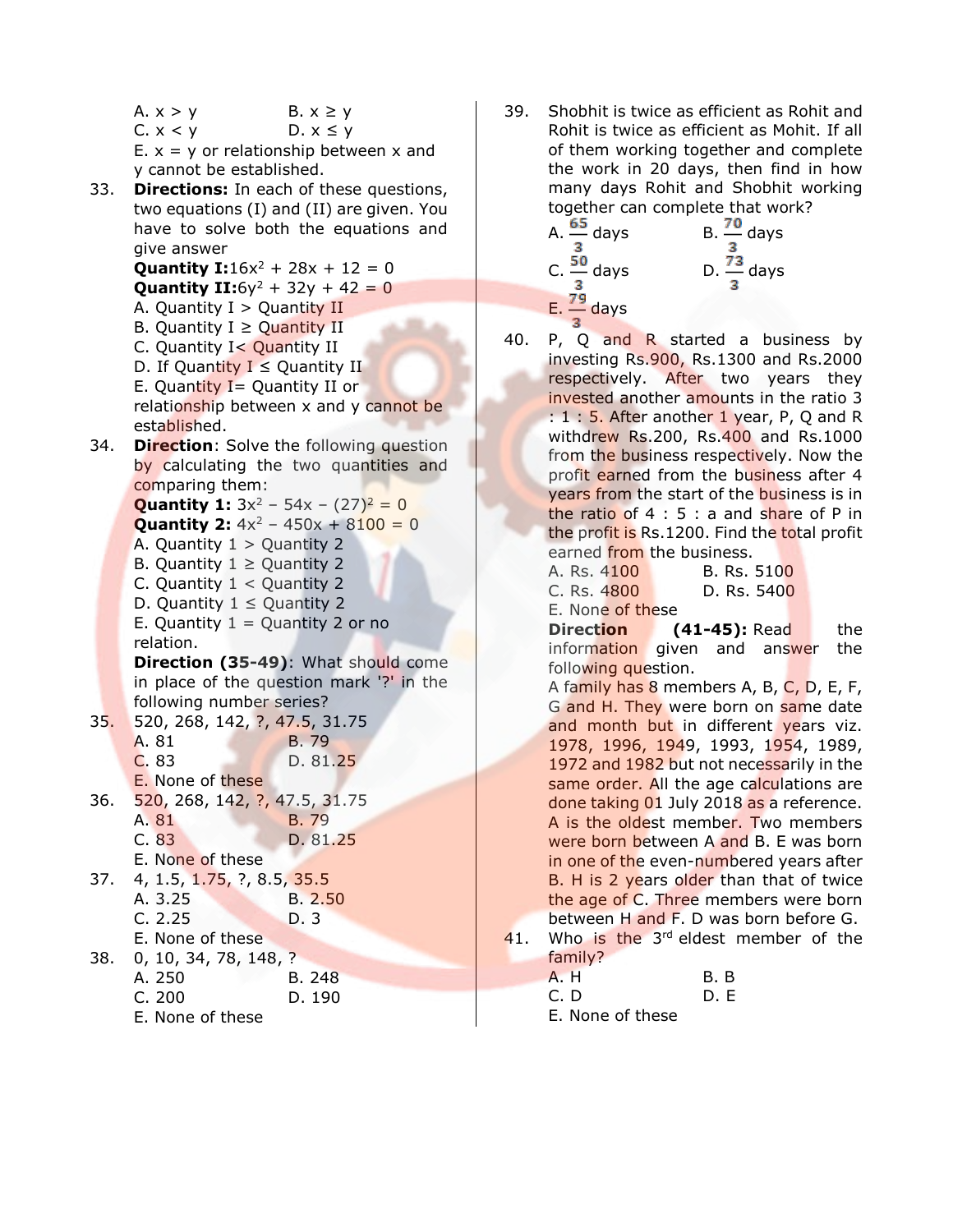- 42. Who among the following is younger to E but older than C? I. G II. Person who born in 1993 III. Person who is 29 year old A. Only I B. Both I and II C. Both I and III D. Both II and III E. All I, II and III 43. How many persons are older than E? A. 6 B. 7 C. 9 D. 2 E. None of these 44. Who was born in 1954? A. F B. A C. D D. C E. None of these 45. Who is the youngest member of the family? A. B B. A C. D D. C E. None of these 46. **Direction:** In each of the questions below are given three statements followed by two conclusions numbered I & II. You have to take the given statements to be true even if they seem to be at variance with commonly known facts. Read all the conclusions and then decide which of the given conclusions logically follows from the given statements disregarding commonly known facts. **Statements:** All arrows are feathers. Some feathers are toys. Some toys are guns. **Conclusions:** I. Some arrows are guns. II. Some toys are arrows. A. Only Conclusion I follow. B. Only Conclusion II follows. C. Either Conclusion I or II follows. D. Neither Conclusion I nor II follows. E. Both Conclusions I and II follow.
- 47. **Direction:** In each of the questions below are given three statements followed by two conclusions numbered I & II. You have to take the given statements to be true even if they seem to be at variance with commonly known

facts. Read all the conclusions and then decide which of the given conclusions logically follows from the given statements disregarding commonly known facts.

#### **Statements:**

- All grapes are apples.
- All apples are bananas.
- All bananas are watermelons.

## **Conclusions:**

- I. Some bananas are grapes.
- II. Some watermelons are apples.
- A. Only Conclusion I follow.
- B. Only Conclusion II follows.
- C. Either Conclusion I or II follows.
- D. Neither Conclusion I nor II follows.
- E. Both Conclusions I and II follow.
- 48. **Direction:** In each of the questions below are given three statements followed by two conclusions numbered I & II. You have to take the given statements to be true even if they seem to be at variance with commonly known facts. Read all the conclusions and then decide which of the given conclusions logically **follows** from the given statements disregarding commonly known facts.

#### **Statements:**

Some metals are stones. Some stones are hills. All hills are rivers.

#### **Conclusions:**

- I. Some rivers are stones.
- II. Some rivers are metals.
- A. Only Conclusion I follows.
- B. Only Conclusion II follows.
- C. Either Conclusion I or II follows.
- D. Neither Conclusion I nor II follows.
- E. Both Conclusions I and II follow.
- 49. **Direction:** In each of the questions below are given three statements followed by two conclusions numbered I & II. You have to take the given statements to be true even if they seem to be at variance with commonly known facts. Read all the conclusions and then decide which of the given conclusions logically follows from the given statements disregarding commonly known facts.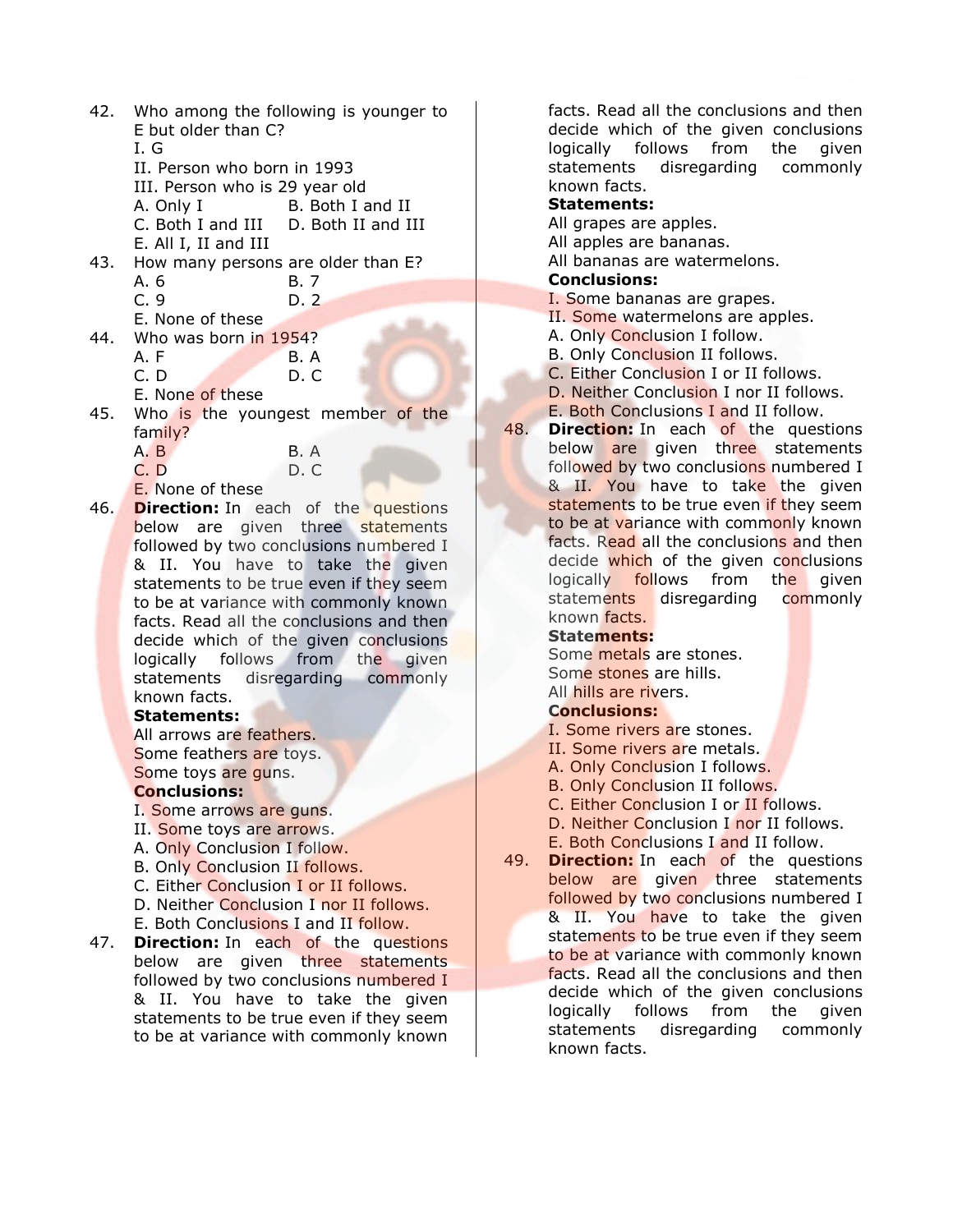### **Statements:**

All tickets arc petals. No petal is desk.

Some desks are windows.

# **Conclusions:**

- I. Some windows are tickets.
- II. No window is ticket.
- A. Only Conclusion I follows.
- B. Only Conclusion II follows.
- C. Either Conclusion I or II follows.
- D. Neither Conclusion I nor II follows.
- E. Both Conclusions I and II follow.

50. **Directions:** *Answer the following questions by selecting the most appropriate option.* Which one of the following teaching

strategies involvement of students in teaching the concept of food chain A. Ask students to copy all examples of different food chains written on the black-board

**B.** Make play-cards of organism and ask student groups to arrange them to depict different food chains C. Ask students to explore possible food chains operating in different habitats

D. Ask students to collect related information from internet

## 51. **Directions:** *Answer the following questions by selecting the most appropriate option.*

In order to separate a mixture of sand and salt, which one of the following four sequences of processes has to be used

- A. Evaporation
- B. Decantation
- C. Sedimentation
- D. Sedimentation & evaporation both

### 52. **Directions:** *Answer the following questions by selecting the most appropriate option.*

A Science teacher administered a test after teaching the topic on 'Respiration' and observed that majority of the students did not understand the difference between respiration and breathing. This could be due to the reason that

A. She was not their class teacher B. The students could not understand the question correctly

C. There was usually lot of indiscipline in her class

D. She could not explain the related concept effectively in the class

53. **Direction:** In the following question assuming the given statements to be true, find which of the conclusion among given conclusions is/are definitely true and then give your answers accordingly.

#### **Statements:**

 $V \le K < D = S$ ;  $D < B < O$ ;  $A \ge D < T$ **Conclusions:**

- $I. A > B$
- II.  $V < T$
- A. None is true
- B. Only I is true
- C. Only II is true
- D. Both are true
- E. Can't be determined
- 54. **Direction:** In the following question assuming the given statements to be true, find which of the conclusion among given conclusions is/are definitely true and then give your answers accordingly.

#### **Statements:**

 $C \leq R \leq N = K \geq F$ ;  $Q \geq K < 0$ ;  $D \geq L$ ;

 $C \ge D \le T \ge Z$ 

## **Conclusions:**

- I.  $C < 0$
- II.  $D < N$
- A. None is true
- B. Only I is true
- C. Either I or II is true
- D. Can't be determined
- E. Both are true

**Direction** (55-56)**:** Study the following information and answer the questions.

Seven Friends P, Q, R, S, T, U and V live on different floors in a building but not necessarily in the same order. The ground floor is numbered 1 and the floor just above it is numbered 2 and so on till the topmost floor is numbered 7.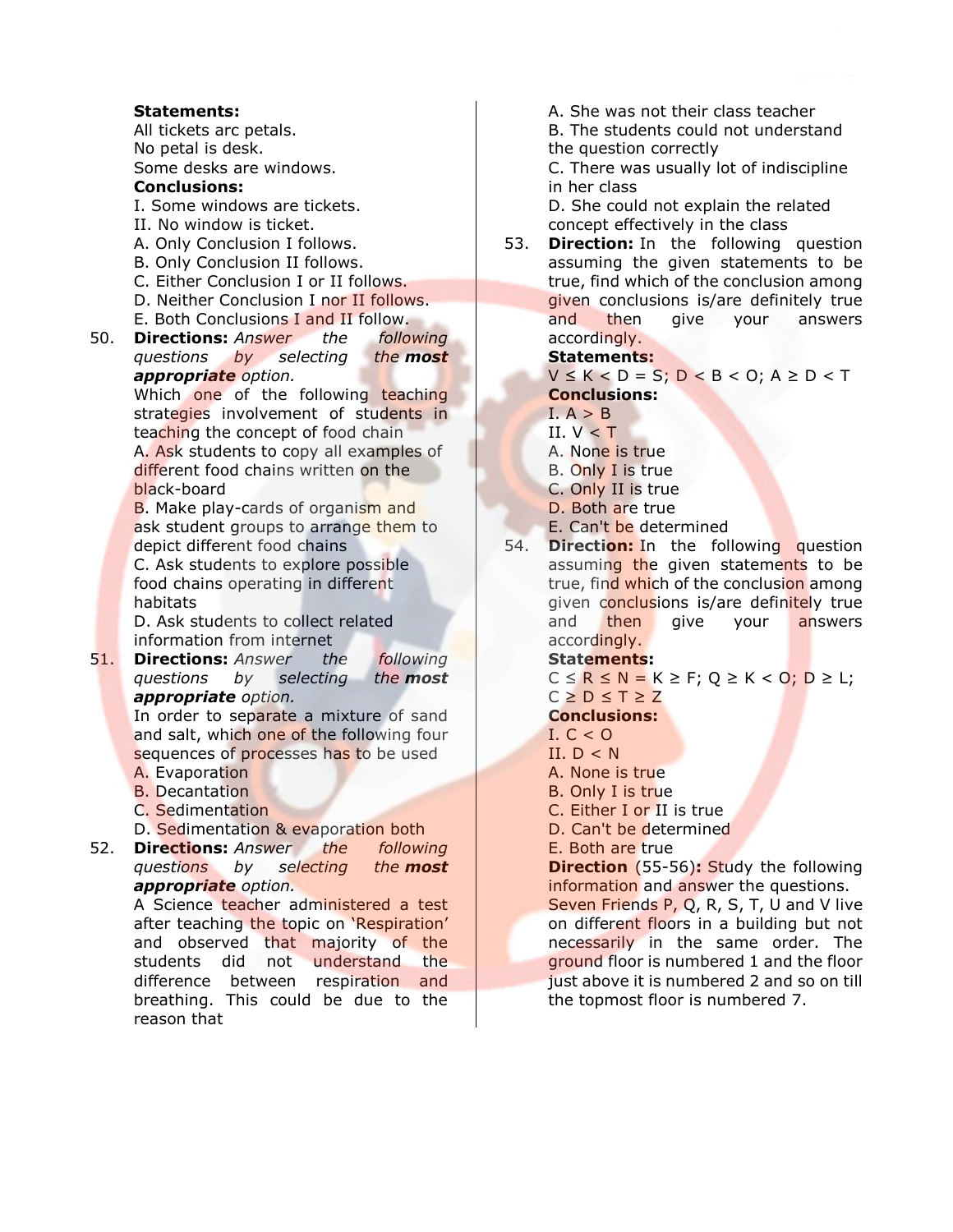There are two persons between P and V. Q lives on the fifth floor and P lives on an odd-numbered floor but not below V. There is only one person between R and U. S does not live on a floor above R.

55. How many persons live on the floor above T?

| A. One           | B. Two  |
|------------------|---------|
| C. Three         | D. Four |
| E. None of these |         |

56. How many persons live between V and U?

> A. Zero B. One C. Two D. Three

- E. Four
- 57. How many such pairs of letters are there
	- in the word "LAYOUT", each of which has as many letters between them in the word (in both forward and backward Directions) as they have between them in the English alphabetical series?
		- A. Three B. Four
		- C. One D. Two
		- E. Six

**Direction (58-62):** Read the following instruction carefully and answer the questions that follow:

Certain people are sitting in a row facing North. There are as many people to the right of Z as there are to the left of Z. Y is third to the left of U who sits fourth from one of the extreme ends of the row. T sits at one of the extreme ends of the row. There are five persons sitting between T and W. X sits exactly in the middle of T and W. Two persons sit between W and Z. Y does not sit at any of the extreme ends of the row. There are as many persons sitting between Y and V as many are sitting between W and Y. V sits at one of the ends and there are 2 people between V and U.

58. Who is sitting exactly in the middle of Z and U?

| A. Y      |  | B. Z |              |
|-----------|--|------|--------------|
| $\sim$ 11 |  | D.   | $\mathbf{v}$ |

C. U D. V

E. Cannot be determined

59. How many persons are sitting in the row?

- A. 20 B. 21 C. 24 D. 19 E. 17
- 60. How many persons are sitting to the right of Y?
	- A. 7 B. 9 C. 6 D. 5
	- E. 8

**Direction (61-65):** Rearrange the following six sentences  $(A)$ ,  $(B)$ ,  $(C)$ ,  $(D)$ ,  $(E)$  and  $(F)$  in a proper sequence to form a meaningful paragraph, then answer the questions that follow. A) A conscious effort by the Delhi government to involve SMCs in all education reforms has gone a long way in creating a sense of ownership among parents.

B) An instance was when the government was inviting schools to organise summer camps for students of class VI. SMCs played a pivotal role in convincing the schools, teachers and even the students to participate in the summer camps.

C) Clearly, SMCs in Delhi have come a long way from being one of the countless bodies that exist on paper, but never succeed in realising their purpose.

D) Ultimately, 45,000 students across 500 schools made attested to the success of this initiative, the credit of which should rightly go to the SMCs. E) The fundamental shift in transforming SMCs in Delhi government schools started right from its organisation, with active campaigns held for parents' elections to the committees.

F) Last year's success has prompted the government to scale the summer camps which are currently underway in all its 1024 schools purpose.

61. Which of the following will be the **Second Last** sentence?

| A. B            | B.F |
|-----------------|-----|
| C. E            | D.D |
| $\Gamma$ $\cap$ |     |

E. C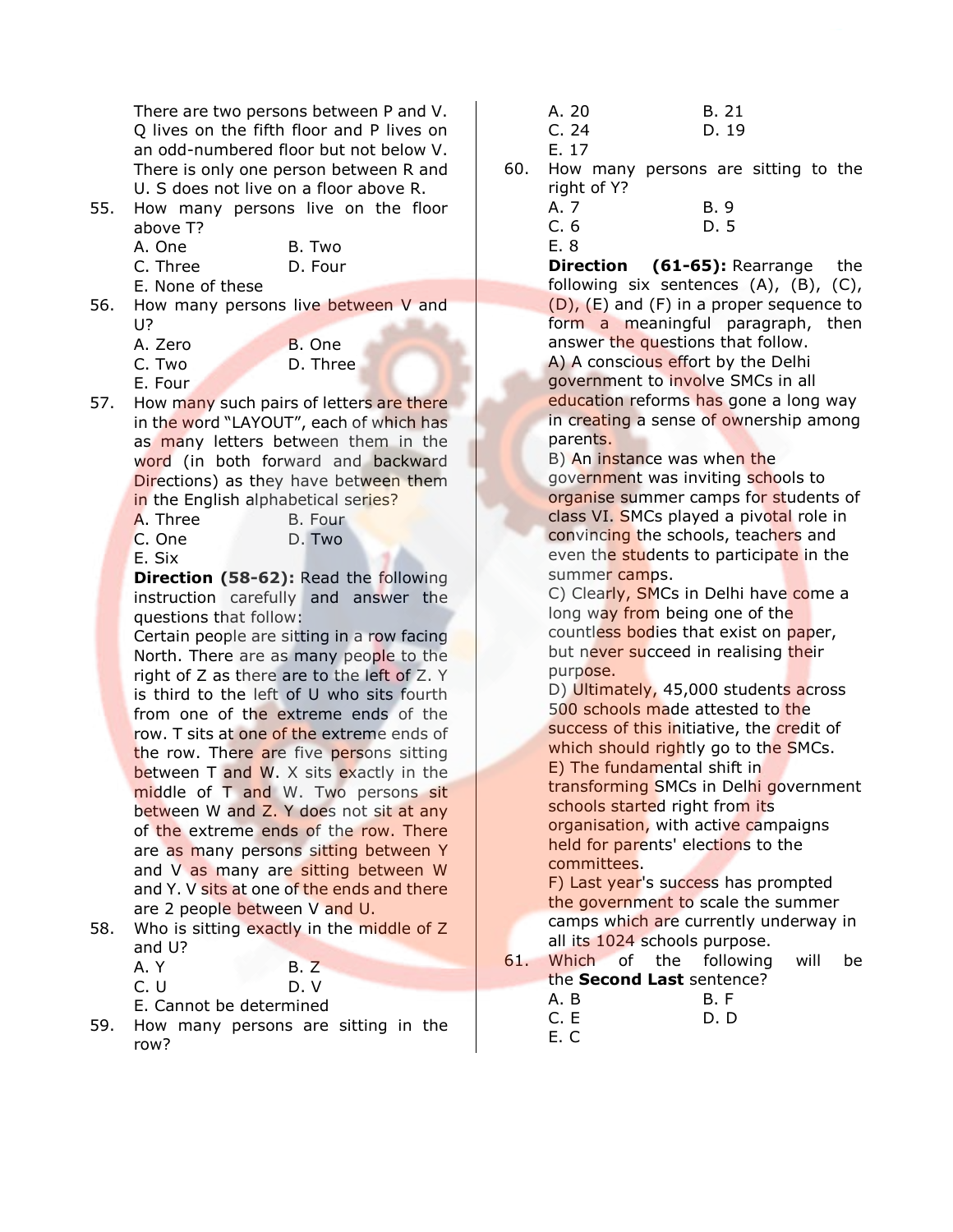| 62. |                            |  | Which of the following will | be |
|-----|----------------------------|--|-----------------------------|----|
|     | the <b>First</b> sentence? |  |                             |    |
|     | A. C.                      |  | B. D                        |    |
|     | C.A                        |  | D. F                        |    |
|     | F F                        |  |                             |    |

- 63. Which of the following will be the **Last** sentence? A. C B. B
	- C. D D. E
	- E. F
- 64. Which of the following will be the **Third** sentence?
	- $A \cdot C$  B. F C. D D. B
	- E. A
- 65. Which of the following will be the **Second** sentence?

| A. B | B. E |
|------|------|
| C.C  | D. D |
| E. A |      |

**Direction (66-80):** Read the following passage carefully and answer the questions given below. Certain words are given in bold in the passage to help you locate them while answering some of the questions.

It is difficult to compare countries because various factors such as size, culture, history, geography, natural **endowments**, geopolitics and internal polity come into play. There are some goals which can be achieved by smaller countries: but sometimes smaller countries find it difficult to embark upon certain big technological plans even if they have the funds because the size of the domestic market is too small. If we consider the bigger countries, the closest comparison to India is China, though there are many **crucial** differences.

The Chinese vision is to prepare the country for entry into the ranks of Moderate-level developed nations by the end of the twenty-first century. Acceleration of the nation's economic growth and social development by relying on advances in science and technology is **pivotal** in this.

Documents describing the Chinese vision state that science and technology constitute premier productive forces and represent a great revolutionary power that can propel economic and social development. It is interesting to note that the main lessons the Chinese have drawn from their past performance is their failure to promote science and technology as strategic tools for empowerment. They also point to the absence of mechanisms and motivations in their economic activity to promote dependence on science and technology. Similarly, they hold that their scientific and technological efforts were not **oriented** towards economic growth. As a consequence, they conclude a large number of scientific and technological achievements were not converted into productive forces as they were too far removed from China's immediate economic and social needs. The Chinese vision is, therefore, aimed at exploiting state-of-art science and technology to enhance the nation's overall power and strength to improve the people's living standards, to focus on resolving problems encountered in large-scale industrial and agricultural production and to effectively control and alleviate pressures brought on by population, resources and the environment. By the year 2000, China had aimed at bringing the main industrial sectors upto the technological levels achieved by the developed countries in the 1970s or 80s, and by 2020 to the level they would have attained by the early twenty-first century. The aim is to bridge the overall gap with the advanced world. There is a special emphasis on research and development of high technologies that would find defence applications. Some of these technologies are critical for improving the features of key conventional weapons. Some technologies are meant for enhancing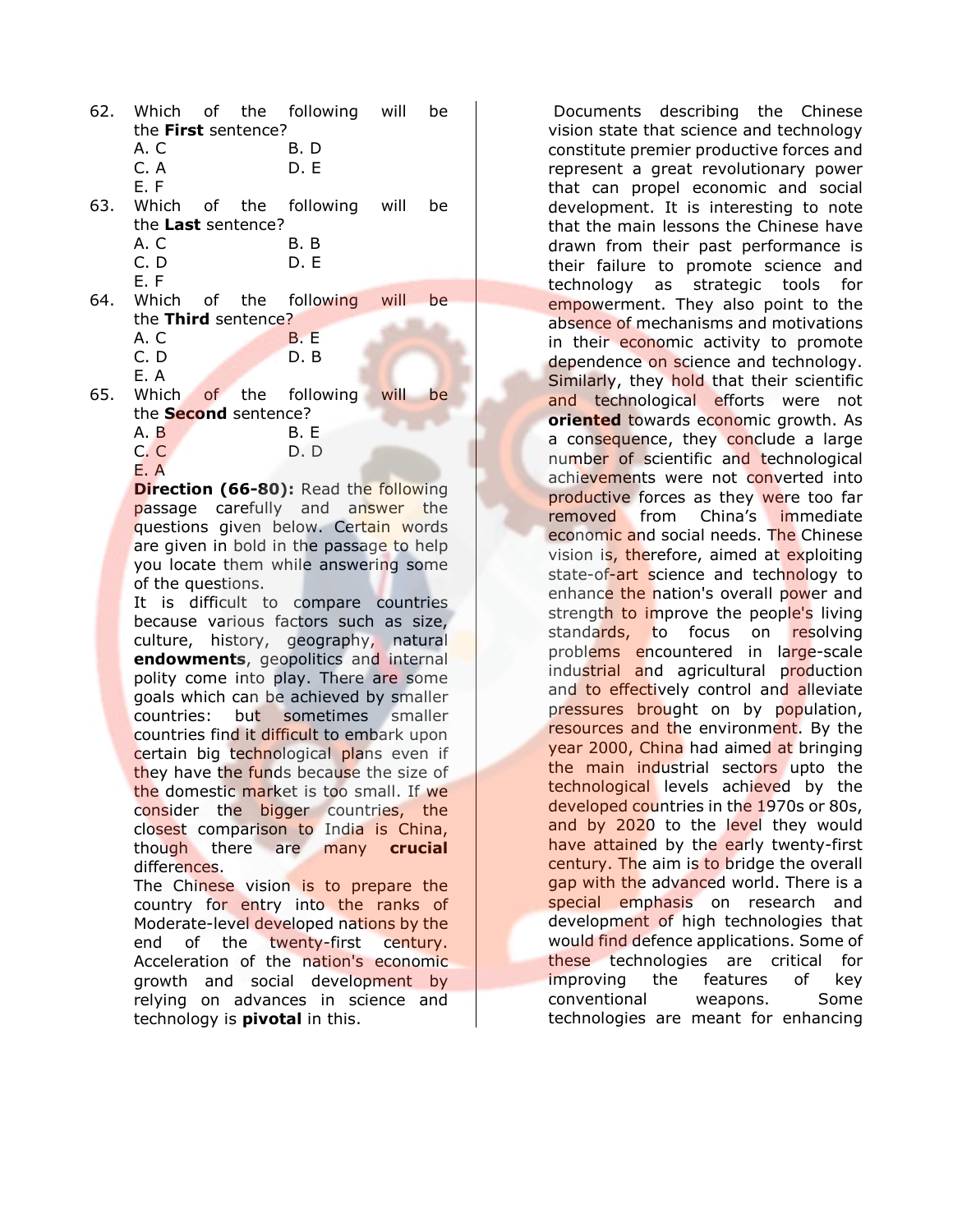future military capabilities. Other efforts are aimed at maintaining the momentum to develop capabilities for cutting-edge defence technologies. They call for unremitting efforts in this regard with the aim of maintaining effective self-defence and nuclear deterrent capabilities and to enable parity in defence, science and technology with the advanced world. Source: https://books.google.co.in

66. Comparison between two countries becomes difficult because:

> (A) The counties differ in their internal political systems.

> (B) Each country has its own culture and natural resources which differ from those of others

> (C) The countries with homogeneous backgrounds are many in number.

- A. (A) only
- B. (B) only
- $C.$  (A) and (B) both
- D. All the three  $(A)$ ,  $(B)$  and  $(C)$
- E. None of the above
- 67. Which of the following have been identified by the Chinese as their pitfall(s) from their past?

(A) Lack of orientation of Science and Technology towards economic growth.

(B) Lack of mechanisms in their economic activities to promote use of Science and Technology.

(C) Neglect of Science and Technology as a strategic measure for empowerment.

- A. (A) and (B) both
- $B.$   $(B)$  and  $(C)$  both
- C. (A) and (C) both

D. All the three  $(A)$ ,  $(B)$  and  $(C)$ 

- E. None of the above
- 68. Which of the following was the most possible outcome of the scientific and technological accomplishments of China which didn't come true?

A. To remain dysfunctional

B. To be transformed into productive forces

C. To be utilized for motivating social activities

D. To be promoted through political will E. None of the above

69. Which of the following is/are the expected result(s) of China's new visions?

(A) To augment peoples' standard of living.

(B) To tackle effectively the pressures brought on by the population. (C) To focus on problem solving for industrial and agricultural production.

- A.  $(A)$  and  $(B)$  only
- B. (B) and (C) only
- $C.$  (A) and (C) only
- D. (A) only
- E. All  $(A)$ ,  $(B)$  and  $(C)$
- 70. What according to the passage is the gap in terms of number or years between the targeted developments in China and in other developed countries? A. 5-10years
	-
	- B. 20-30 years C. 40-50 years
	- D. More than 50 years
	- E. Less than 5 years
- 71. Which of the following catches the essence of the passage? A. Enormous population of the country

can be positively utilized for developments

B. Scientific and technological principles may not necessarily be instrumental in economic growth

C. Harmonious development of a country can take place even in the absence of technology up-gradation D. Economic growth needs to be driven

by science and technology

E. Countries should not be compared with each other

72. Choose the word which is most nearly the **SAME** in meaning as the word given in **bold** as used in the passage. **Endowments**

- A. Powers B. Measures
- C. Habitats D. Findings
- E. Gifts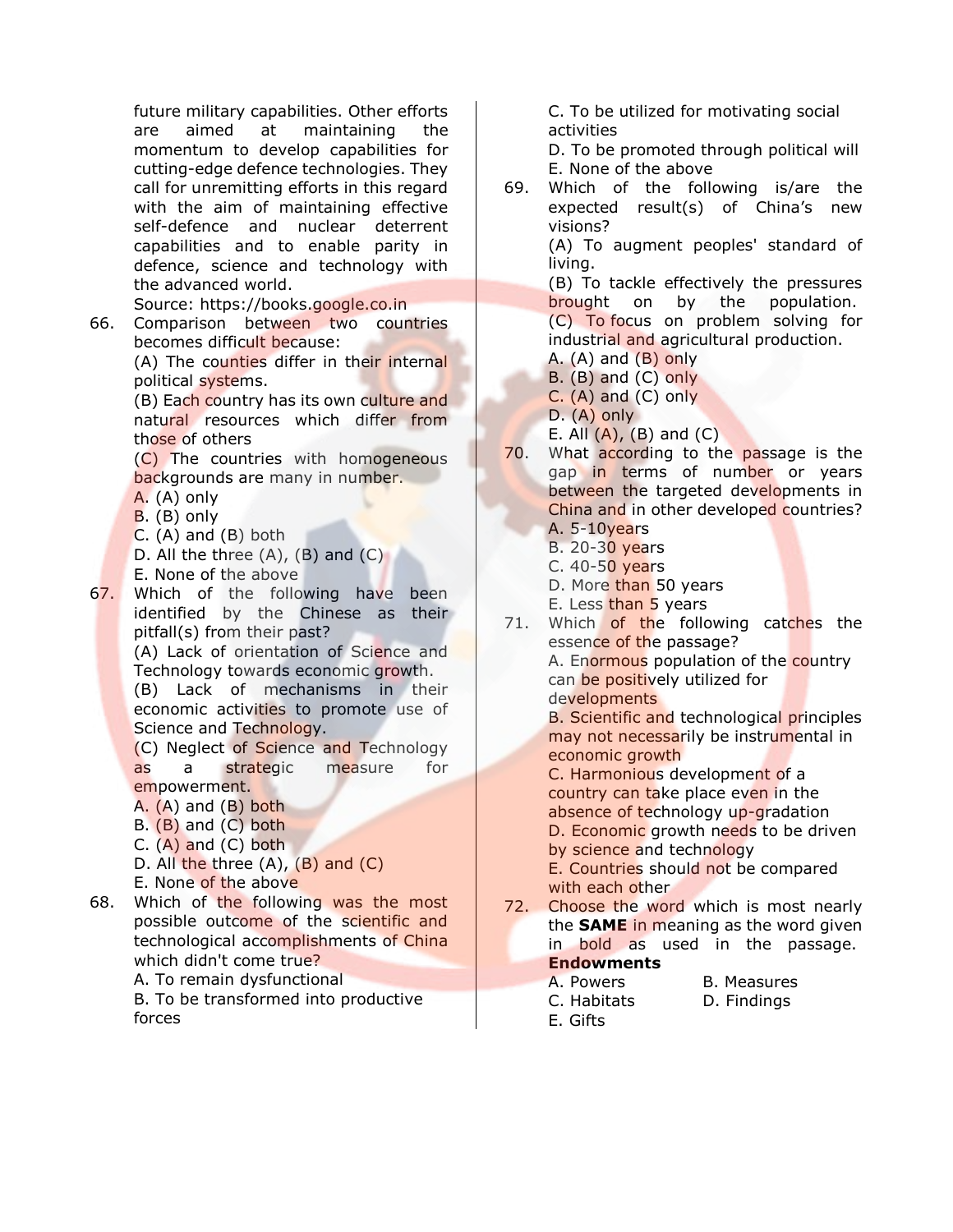73. Choose the word which is most nearly the **SAME** in meaning as the word given in bold as used In the passage. **Oriented**

| A. Aligned  | <b>B.</b> Tempting |
|-------------|--------------------|
| C. Deciding | D. Leaning         |
| E. Sure     |                    |

74. Choose the word which in **OPPOSITE** in meaning to the word given in bold as used in the passage.

## **Crucial**

A. Central B. Trivial

C. Decisive D. Fundamental

- E. Imperative
- 75. Choose the word which in **OPPOSITE** in meaning to the word given in bold as used in the passage.

## **Pivotal**

- A. Irrelevant B. Unmanageable C. Irreparable D. Inauspicious E. Irritating
	-
- 76. **Direction:** Read the sentence to find out whether there is any error in it. The error, if any, will be in one part of the sentence. The number corresponding to that part will be your answer. If the given sentence is correct as it is, mark the answer as "No error". Ignore the errors of punctuation if any.

Apotheosis can mean nothing to them who hold  $(1)$  that a man may be reborn as a god, but (2)/ still needs redemption, and that men on earth may (3)/ win redemption, if they are brave enough. (4)/ No error (5)

| A. (1) | B. (2)   |
|--------|----------|
| C. (3) | D. $(4)$ |

- E. (5)
- 77. **Direction:** Read the sentence to find out whether there is any error in it. The error, if any, will be in one part of the sentence. The number corresponding to that part will be your answer. If the given sentence is correct as it is, mark the answer as "No error". Ignore the errors of punctuation if any.

The January sun continued in its brilliance and (1)/ the rhythmic gliding across the crystal snow, though (2)/ not

exhausting, warmed the couple to the point where even (3)/ their limited outer cover seemed extreme. (4)/ No error (5)

- A. (1) B. (2)  $C. (3)$  D.  $(4)$ E. (5)
- 78. **Direction:** Read the sentence to find out whether there is any error in it. The error, if any, will be in one part of the sentence. The number corresponding to that part will be your answer. If the given sentence is correct as it is, mark the answer as "No error". Ignore the errors of punctuation if any.

As the bed went passed them, the (1)/ doctor clasped their hands, head bowed (2)/ down and were seen praying for  $(3)$  the baby in a touching, respectful way. (4)/ No error (5)

|        | $\cdot$ $\cdot$ |
|--------|-----------------|
| A. (1) | B. (2)          |
| C. (3) | D. (4)          |
| E. (5) |                 |

79. **Direction:** Read the sentence to find out whether there is any error in it. The error, if any, will be in one part of the sentence. The number corresponding to that part will be your answer. If the given sentence is correct as it is, mark the answer as "No error". Ignore the errors of punctuation if any.

With the current reading being one (1)/ taken from this morning, Delhi's air quality (2)/ makes the city one of the most (3)/ polluted in the world right now. (4)/ No error (5)

- A. (1) B. (2)
- $C. (3)$  D.  $(4)$
- E. (5)
- 80. **Direction:** Read the sentence to find out whether there is any error in it. The error, if any, will be in one part of the sentence. The number corresponding to that part will be your answer. If the given sentence is correct as it is, mark the answer as "No error". Ignore the errors of punctuation if any.

The Maharani of Cooch Behar, Indira (1)/ Devi loved shoes so much then she ordered a (2)/ hundred pairs of shoes to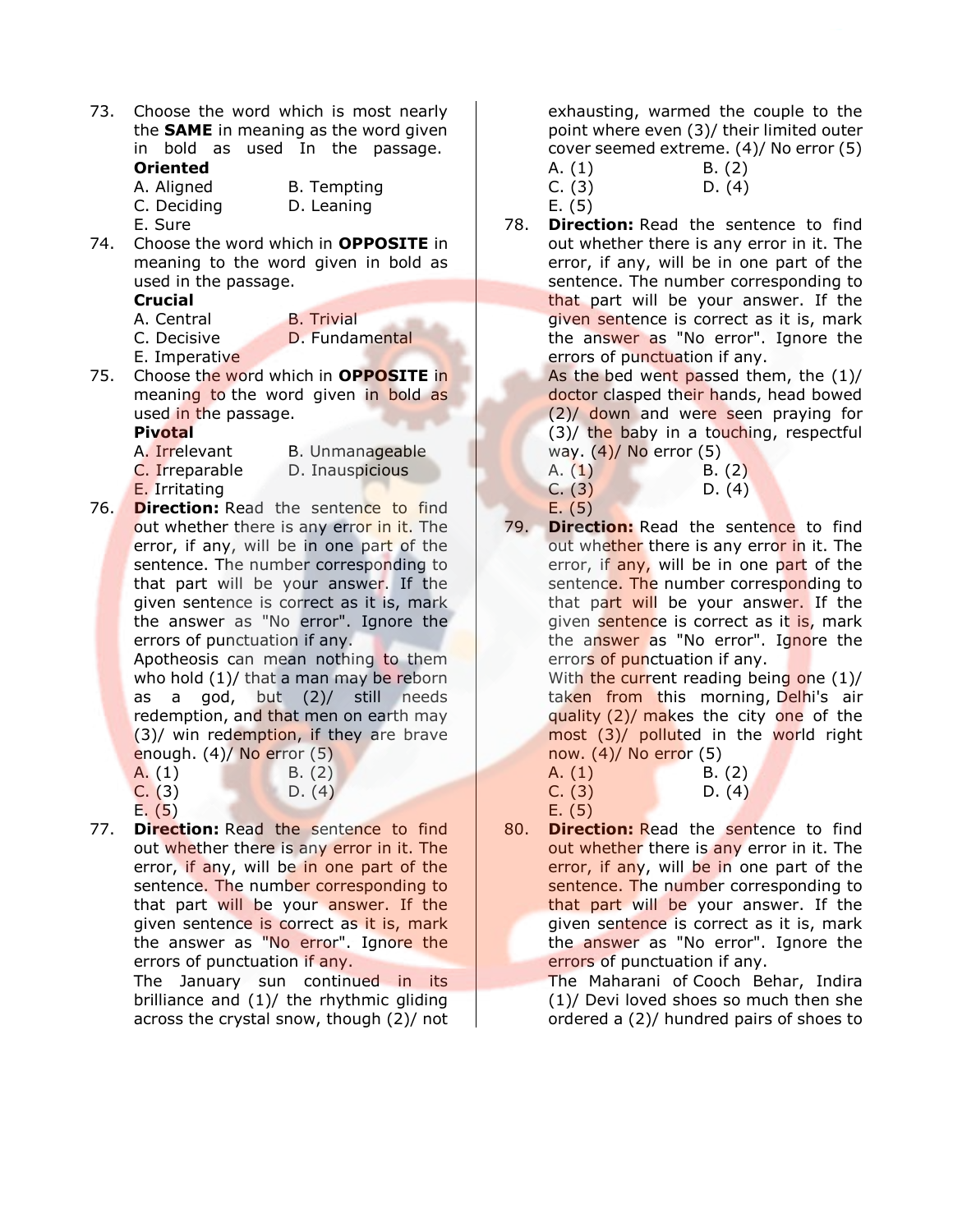be made for her by the famed (3)/ (and expensive) Italian shoemaker Salvatore Ferragamo. (4)/ No error (5)

- A. (1) B. (2)
- $C. (3)$  D.  $(4)$
- E. (5)
- 81. **Direction:** In the given question, a part of the sentence is printed in bold. Below the sentence alternatives to the bold part are given at  $(A)$ ,  $(B)$ ,  $(C)$  and  $(D)$ which may help improve the sentence. Choose the correct alternative. In case the given sentence is correct, your answer is  $(E)$ , i.e., "No correction required". Television serial junkies in the United

States have been savouring a period drama called The Americans – that **could well have been called The Russians – since the past four years.**

A. could well have been called The Russians – since the past four years. B. could well had been called The Russians – for the past four years. C. could well have been called Russians – for the past four year. D. could well have been called The Russians – for the past four years. E. No correction required

82. **Direction:** In the given question, a part of the sentence is printed in bold. Below the sentence alternatives to the bold part are given  $at (A)$ ,  $(B)$ ,  $(C)$  and  $(D)$ which may help improve the sentence. Choose the correct alternative. In case the given sentence is correct, your answer is (E), i.e., "No correction required".

> The angry bear jumped up against the sides of the growing tower and left deep claw marks, which **should have been seen to this day up on the rocks.**

- A. may be seen to
- B. would be seen to
- C. would have been seen to
- D. would see to
- E. No correction required
- 83. **Direction:** In the given question, a part of the sentence is printed in bold. Below the sentence alternatives to the bold

part are given at  $(A)$ ,  $(B)$ ,  $(C)$  and  $(D)$ which may help improve the sentence. Choose the correct alternative. In case the given sentence is correct, your answer is (E), i.e., "No correction required".

The gods tested Hercules' worthiness to join them on Mount Olympus **by form of task like dangerous missions** that no mortal could survive.

A. by tasking him with dangerous missions

B. by giving him task with dangerous missions

C. by giving him dangerous mission tasks

- D. by missioning him dangerous tasks E. No correction required
- 84. **Direction:** In the given question, a part of the sentence is printed in bold. Below the sentence alternatives to the bold part are given at  $(A)$ ,  $(B)$ ,  $(C)$  and  $(D)$ which may help improve the sentence. Choose the correct alternative. In case the given sentence is correct, your answer is (E), i.e., "No correction required".

The indefinite strike was more or less peaceful, thanks to the heavy military presence and stringent **measure**  announced for those who supported it.

- A. measures announced against those
- B. measures announced for those
- C. measures announced at those
- D. measure announced against those

E. no improvement required

85. **Direction:** In the given question, a part of the sentence is printed in bold. Below the sentence alternatives to the bold part are given at  $(A)$ ,  $(B)$ ,  $(C)$  and  $(D)$ which may help improve the sentence. Choose the correct alternative. In case the given sentence is correct, your answer is (E), i.e., "No correction required".

> Sleep deprivation **adverse in affects** the brain and cognitive function so working becomes difficult.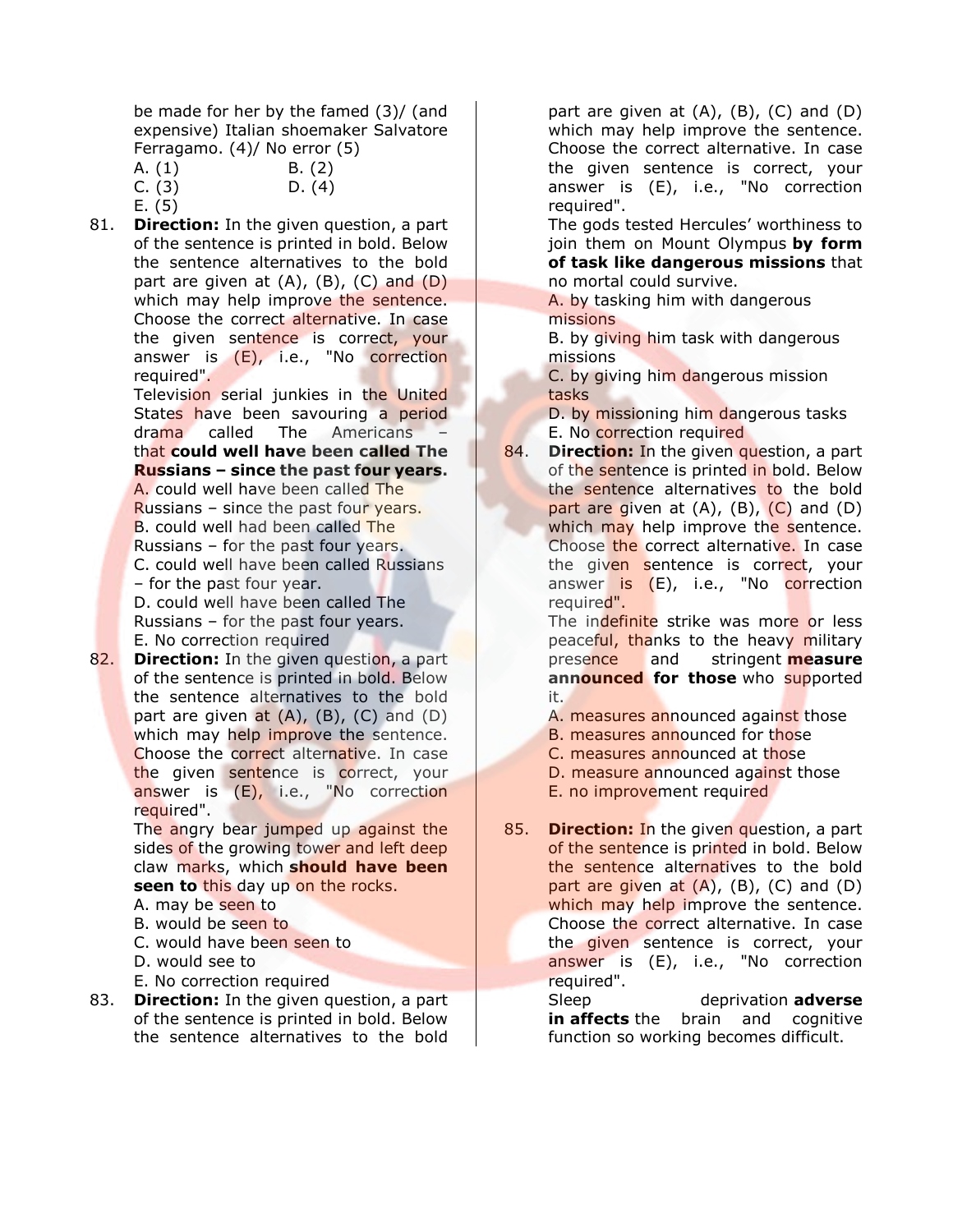- A. is adversely affect
- B. adversely affects
- C. adverse effect
- D. adverse in effect
- E. no correction required
- 86. **Direction:** In the given question, a part of the sentence is printed in bold. Below the sentence alternatives to the bold part are given at  $(A)$ ,  $(B)$ ,  $(C)$  and  $(D)$ which may help improve the sentence. Choose the correct alternative. In case the given sentence is correct, your answer is (E), i.e., "No correction required".

The infiltrators positioned themselves in key locations that gave them a strategic advantage **for the start of** the conflict.

- A. by the start of
- B. during the start of
- C. for the start off
- D. since the start of
- E. No correction required
- 87. **Direction:** Four statements are given below as A, B, C and D. There may be some errors in the given statement(s). The incorrect statement is your answer. A. India's environment minister blamed the Delhi government and its neighboring states for failing in their efforts to check air pollution which was six times above the recommended limit on Thursday, posing severe health risks.

B. Air pollution in Delhi was six times above the recommend limit on Thursday after which India's environment minister blaming the Delhi government and its neighboring states for failing in their efforts to check air pollution.

C. Delhi's air pollution reached six times above the recommended limit causing the India's environment minister to blame the Delhi government and its neighboring states for failing to control the air pollution.

D. Blame was put on the Delhi government and its neighboring states for failing to check air pollution after it

reached six times above the recommended level. E. All are incorrect

88. **Direction:** Four statements are given below as A, B, C and D. There may be some errors in the given statement(s). The incorrect statement is your answer. A. State-run Indian refiner Hindustan Petroleum said it may resume buying Iranian oil if New Delhi secures a waiver from U.S. sanctions, its chairman M K Surana said on Thursday. B. Hindustan petroleum's chairman M K Surana said on Thursday that a state run Indian refiner may resume buying Iranian oil if New Delhi secures a waiver from U.N. Sanctions.

> C. Hindustan petroleum nay resume buying Iranian oil if New Delhi secures a waiver from U.S. sanction, said M K Surana the chairman of the state run Indian refiner.

D. The chairman of the state run Indian refiner Hindustan petroleum M K Surana said that, if New Delhi secures a waiver from U.S. sanction, it may resume buying Iranian oil. E. All are incorrect

89. **Direction:** Four statements are given below as  $A$ ,  $B$ ,  $C$  and  $D$ . There may be some errors in the given statement(s). The incorrect statement is your answer. A. A special investigation team (SIT) is also probing the alleged murder of Tiwari, 38, by constable Prashant Chowdhury, who was accompanied by another constable Sandeep Kumar, while Tiwari was going to drop his excolleague Sana Khan home in the wee hours of Saturday.

B. He has constituted a Special Investigation Team under IG Lucknow to probe the case. "A murder case has been filed against both the constables. We believe that the cops resorted to aggression which wasn't required," he told India Today TV.

C. The UP government has assured the family of fast track proceedings in the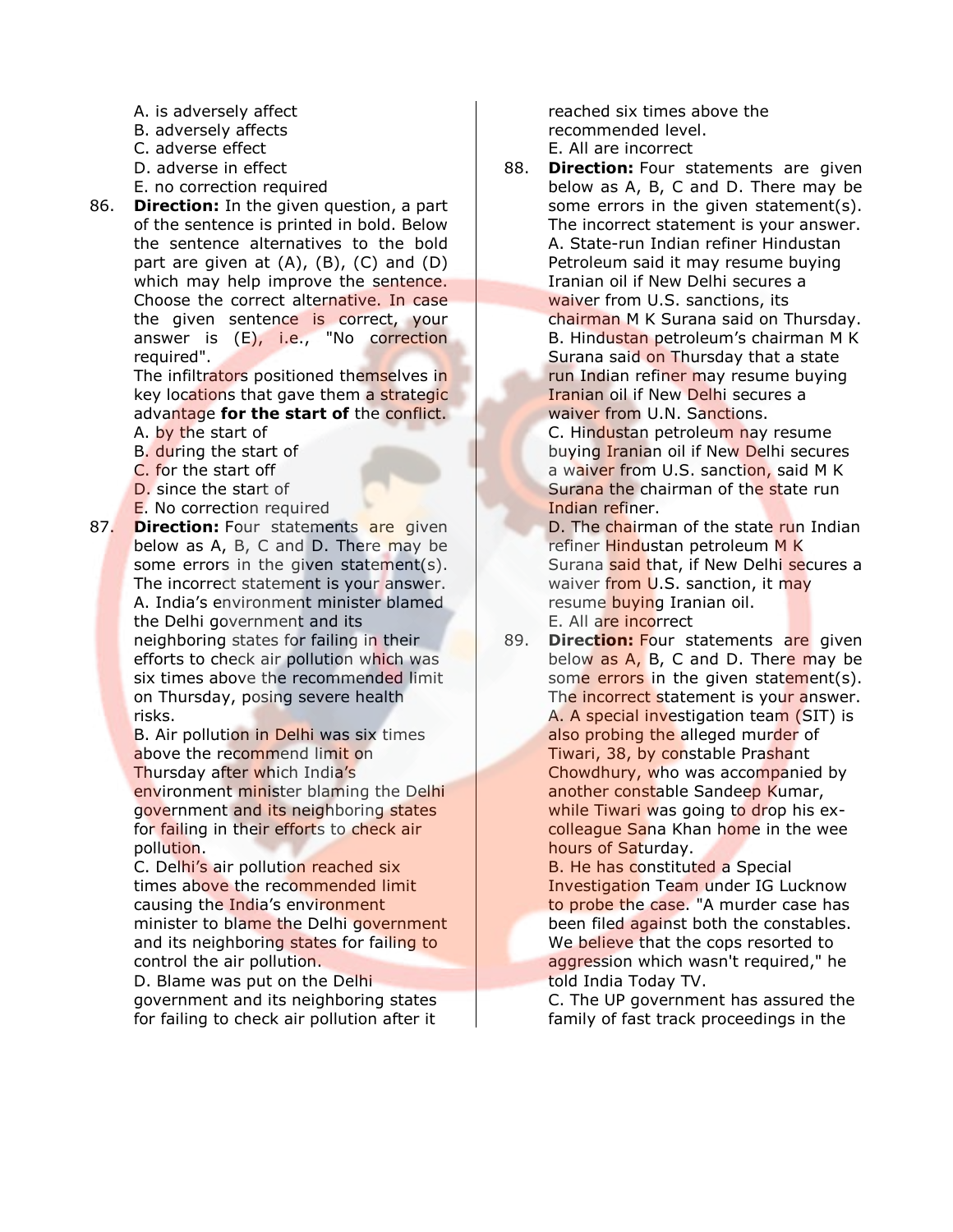case but a Special Investigation Team (SIT) was also constituted to probe Tiwari's death.

D. Calling it "murder", Director General of Police (DGP) O P Singh constituted a special investigation team (SIT) headed by IG Lucknow range Sujeet Kumar and comprising SP Crime and Lucknow SP (Rural).

E. All are incorrect

90. **Direction:** Four statements are given below as A, B, C and D. There may be some errors in the given statement(s). The incorrect statement is your answer. A. After the struggles of the England series, Virat Kohli has taken charge of the Indian team for the upcoming Test series against England.

B. Before the struggles of the England series, Virat Kohli will take charge of the Indian team for the upcoming Test series against England.

C. After the struggles of the England series, Virat Kohli will take charge of the Indian team for the upcoming Test series for England.

D. After the struggles of the England series, Virat Kohli had taken charge of the Indian team for the upcoming Test series against England.

E. All are incorrect

**Direction (91-100):** In the following passage, there are blanks each of which has been numbered. These numbers are printed below the passage and against each five groups of words have been suggested, one of which fills the blanks appropriately.

The 6th Regiment Massachusetts Volunteer Militia was a **(###Q91###)** infantry regiment that was activated only for civil services in the Union army for three separate terms during the American Civil War. The regiment **(###Q92###)** notoriety as the first unit in the Union army to suffer fatal casualties in action during the Civil War in the Baltimore Riot and the first militia unit to arrive in Washington D.C. in response to President Abraham Lincoln's initial call for 75,000 troops. Private

Luther C. Ladd of the 6th Massachusetts is often **(###Q93###)** to as the first Union soldier killed in action during the war.

In the years immediately preceding the war and during its first enlistment, the regiment **(###Q94###)** primarily of companies from Middlesex County. During its first term of service, four out of ten companies of the regiment were from Lowell, Massachusetts. Colonel Edward F. Jones commanded the regiment during its first term. He later **(###Q95###)** the 26th Massachusetts and was awarded the honorary grade of brevet brigadier general. During its second and third terms of service, the unit was commanded by Colonel Albert S. Follansbee.

The regiment first **(###Q96###)** for a "90-day" term of service which lasted from April 16 to August 2, 1861. Following their engagement in the Baltimore Riot, the 6th Massachusetts **(###Q97###)** to Washington and then returned to Baltimore to guard locations within the city as well as the Baltimore and Ohio Railroad station at Elkridge, Maryland. Their second term of service **(###Q98###)** nine months from August 1862 to June 1863. During this time the 6th Massachusetts was attached to the VII Corps and participated in several expeditions and actions in the vicinity of Suffolk, Virginia, most notably the Siege of Suffolk and the Battle of Carrsville in April and May 1863. Private Joseph S.G. Sweatt's bravery at Carrsville**(###Q99###)** him the Medal of Honor. The 6th Massachusetts served a third term in response to the call for troops to defend fortifications around Washington. During this term, which lasted 100 days from July to October 1864, the 6th Massachusetts garrisoned Fort C. F. Smith was in Arlington, Virginia and **(###Q100###)** Confederate prisoners of war at Fort Delaware near the mouth of the Delaware River.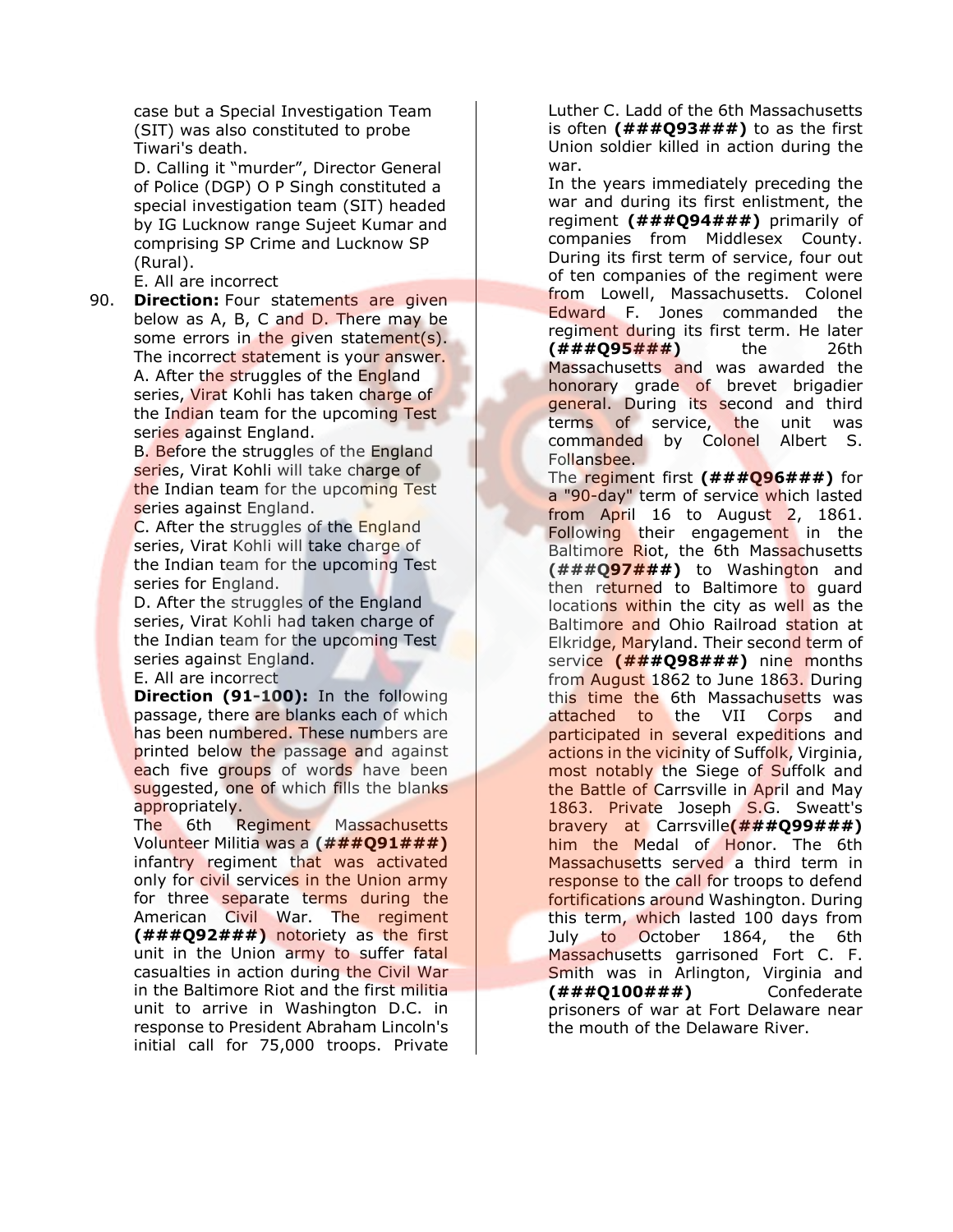| 91. |                                                                                 | Choose the correct answer from the<br>given options to fill in the blanks which |  |
|-----|---------------------------------------------------------------------------------|---------------------------------------------------------------------------------|--|
|     | are numbered.                                                                   |                                                                                 |  |
|     | A. Wartime                                                                      | B. Peacetime                                                                    |  |
|     | C. Mammoth D. Truce                                                             |                                                                                 |  |
|     | E. Exploit                                                                      |                                                                                 |  |
| 92. |                                                                                 | Choose the correct answer from the                                              |  |
|     |                                                                                 | given options to fill in the blanks which                                       |  |
|     | are numbered.                                                                   |                                                                                 |  |
|     | A. Polished                                                                     | B. Abducted                                                                     |  |
|     | C. Gained                                                                       | D. Surrendered                                                                  |  |
|     | E. Subdued                                                                      |                                                                                 |  |
| 93. |                                                                                 | Choose the correct answer from the                                              |  |
|     |                                                                                 | given options to fill in the blanks which                                       |  |
|     | are numbered.                                                                   |                                                                                 |  |
|     | A. Contained                                                                    | <b>B.</b> Sustained                                                             |  |
|     | C. Composed D. Pondered<br>E. Referred                                          |                                                                                 |  |
| 94. |                                                                                 | Choose the correct answer from the                                              |  |
|     |                                                                                 | given options to fill in the blanks which                                       |  |
|     | are numbered.                                                                   |                                                                                 |  |
|     | A. Emptied                                                                      | B. Consisted                                                                    |  |
|     | C. Enlightened D. Punctuated                                                    |                                                                                 |  |
|     | E. Belittled                                                                    |                                                                                 |  |
| 95. |                                                                                 | Choose the correct answer from the                                              |  |
|     |                                                                                 | given options to fill in the blanks which                                       |  |
|     | are numbered.                                                                   |                                                                                 |  |
|     | A. Commanded B. Persuaded                                                       |                                                                                 |  |
|     | C. Enthralled                                                                   | D. Obliged                                                                      |  |
|     | E. Performed                                                                    |                                                                                 |  |
| 96. |                                                                                 | Choose the correct answer from the                                              |  |
|     |                                                                                 | given options to fill in the blanks which                                       |  |
|     | are numbered.                                                                   |                                                                                 |  |
|     | A. Protected                                                                    | <b>B.</b> Promoted                                                              |  |
|     | C. Enlisted                                                                     | D. Serviced                                                                     |  |
|     | E. Engorged                                                                     |                                                                                 |  |
| 97. |                                                                                 | Choose the correct answer from the                                              |  |
|     |                                                                                 | given options to fill in the blanks which                                       |  |
|     | are numbered.<br>A. Proceeded                                                   | <b>B.</b> Courted                                                               |  |
|     | C. Outnumbered D. Synchronized                                                  |                                                                                 |  |
|     | E. Obliterated                                                                  |                                                                                 |  |
| 98. |                                                                                 |                                                                                 |  |
|     | Choose the correct answer from the<br>given options to fill in the blanks which |                                                                                 |  |
|     | are numbered.                                                                   |                                                                                 |  |
|     | A. Began                                                                        | <b>B.</b> Succeeded                                                             |  |
|     | C. Postponed                                                                    | D. Lasted                                                                       |  |
|     | E. Surprised                                                                    |                                                                                 |  |

| rom the<br>ks which | 99. | are numbered.                           |  | Choose the correct answer from the<br>given options to fill in the blanks which      |      |    |
|---------------------|-----|-----------------------------------------|--|--------------------------------------------------------------------------------------|------|----|
| e                   |     | A. Earned<br>C. Perplexed<br>E. Imputed |  | <b>B.</b> Coasted<br>D. Mortified                                                    |      |    |
| rom the<br>ks which |     | are numbered.                           |  | 100. Choose the correct answer from the<br>given options to fill in the blanks which |      |    |
| L                   |     | A. Stole<br>C. Banished                 |  | <b>B.</b> Guarded<br>D. Entertained                                                  |      |    |
| ered                |     | E. Summed                               |  |                                                                                      |      |    |
|                     |     |                                         |  | 101. Which of the following                                                          | will | be |
| rom the             |     |                                         |  | the Second Last sentence?                                                            |      |    |
| ks which            |     | A. B                                    |  | B.F                                                                                  |      |    |
|                     |     | C. E                                    |  | D.D                                                                                  |      |    |
| d                   |     | E.C                                     |  |                                                                                      |      |    |
| ſ                   |     |                                         |  | 102. Which of the following will                                                     |      | be |
|                     |     | the First sentence?                     |  |                                                                                      |      |    |
| rom the             |     | A.C                                     |  | B.D                                                                                  |      |    |
| ks which            |     | C. A                                    |  | D.E                                                                                  |      |    |
|                     |     | E.F                                     |  |                                                                                      |      |    |
| Į                   |     |                                         |  | 103. Which of the following                                                          | will | be |
| ed                  |     | the Last sentence?                      |  | B.B                                                                                  |      |    |
|                     |     | A. C<br>C.D                             |  | D. E                                                                                 |      |    |
| rom the             |     | E.F                                     |  |                                                                                      |      |    |
| ks which            |     | 104. Which                              |  | of the following                                                                     | will | be |
|                     |     | the Third sentence?                     |  |                                                                                      |      |    |
| d:                  |     | A.C                                     |  | <b>B.</b> E                                                                          |      |    |
|                     |     | C.D                                     |  | D.B                                                                                  |      |    |
|                     |     | E. A                                    |  |                                                                                      |      |    |
| rom the             |     |                                         |  | 105. Which of the following                                                          | will | be |
| ks which            |     | the <b>Second</b> sentence?             |  |                                                                                      |      |    |
|                     |     | A. B                                    |  | B. E                                                                                 |      |    |
| Į                   |     | C.C                                     |  | D.D                                                                                  |      |    |
|                     |     | E. A                                    |  |                                                                                      |      |    |
|                     |     |                                         |  | 106. Comparison between two countries                                                |      |    |
| rom the             |     |                                         |  | becomes difficult because:                                                           |      |    |
| ks which            |     | political systems.                      |  | (A) The counties differ in their internal                                            |      |    |
|                     |     |                                         |  | (B) Each country has its own culture and                                             |      |    |
|                     |     |                                         |  | natural resources which differ from                                                  |      |    |
| าized               |     | those of others                         |  |                                                                                      |      |    |
|                     |     |                                         |  | (C) The countries with homogeneous                                                   |      |    |
| rom the             |     |                                         |  | backgrounds are many in number.                                                      |      |    |
| ks which            |     | A. (A) only                             |  |                                                                                      |      |    |
|                     |     | $B.$ (B) only                           |  |                                                                                      |      |    |
| эd                  |     | $C.$ (A) and (B) both                   |  |                                                                                      |      |    |
|                     |     |                                         |  | D. All the three $(A)$ , $(B)$ and $(C)$                                             |      |    |
|                     |     | E. None of the above                    |  |                                                                                      |      |    |
|                     |     |                                         |  |                                                                                      |      |    |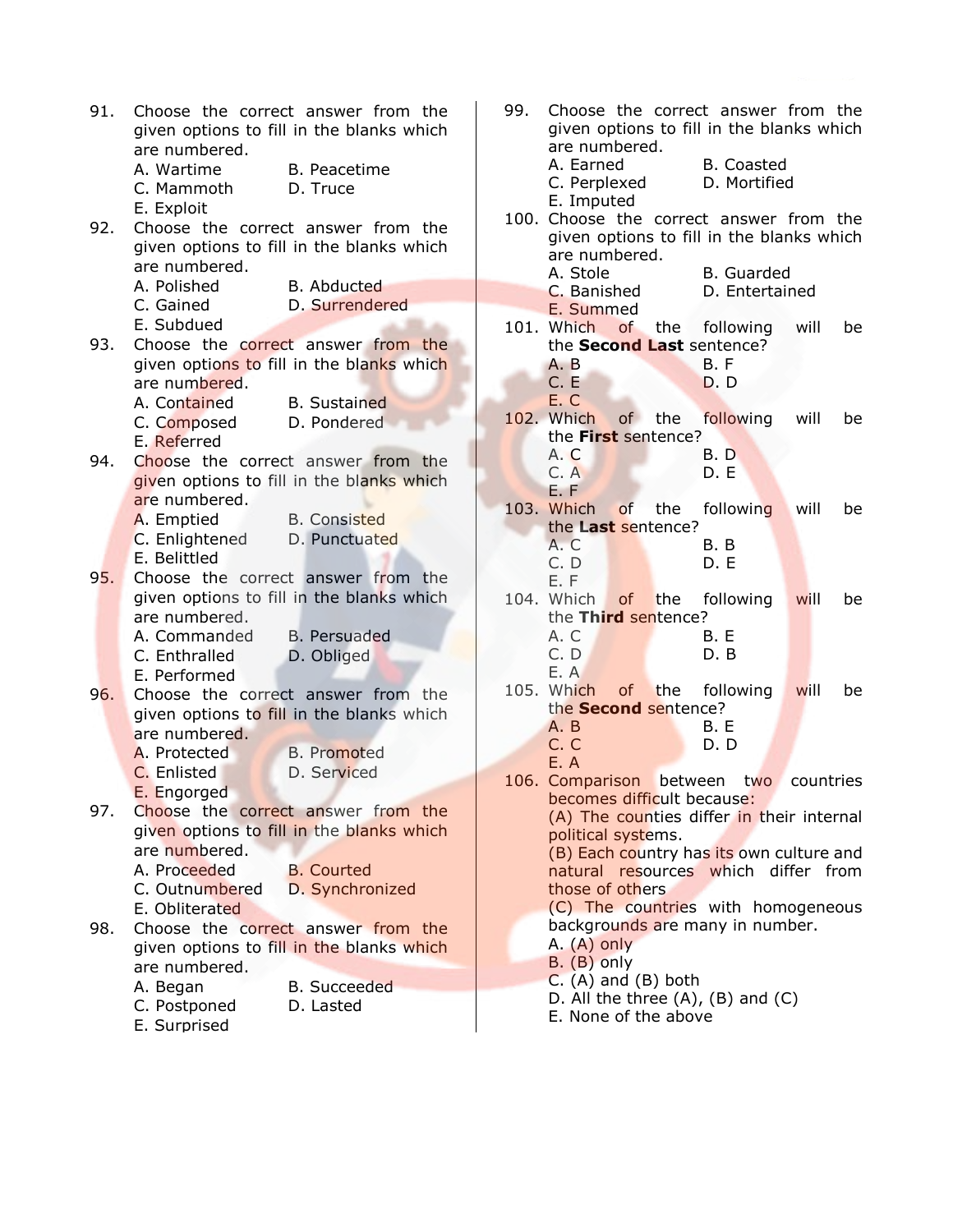107. Which of the following have been identified by the Chinese as their pitfall(s) from their past? (A) Lack of orientation of Science and Technology towards economic growth. (B) Lack of mechanisms in their economic activities to promote use of Science and Technology.

(C) Neglect of Science and Technology as a strategic measure for empowerment.

- A. (A) and (B) both
- B. (B) and (C) both
- C.  $(A)$  and  $(C)$  both
- D. All the three  $(A)$ ,  $(B)$  and  $(C)$
- E. None of the above
- 108. Which of the following was the most possible outcome of the scientific and technological accomplishments of China which didn't come true?
	- A. To remain dysfunctional
	- **B.** To be transformed into productive forces

C. To be utilized for motivating social activities

- D. To be promoted through political will
- E. None of the above
- 109. Which of the following is/are the expected result(s) of China's new visions?

(A) To augment peoples' standard of living.

(B) To tackle effectively the pressures brought on by the population.

(C) To focus on problem solving for industrial and agricultural production.

- A.  $(A)$  and  $(B)$  only
- $B.$  (B) and (C) only
- C.  $(A)$  and  $(C)$  only
- D. (A) only
- E. All  $(A)$ ,  $(B)$  and  $(C)$
- 110. What according to the passage is the gap in terms of number or years between the targeted developments in China and in other developed countries? A. 5-10years
	-
	- B. 20-30 years
	- C. 40-50 years
	- D. More than 50 years
	- E. Less than 5 years
- 111. Which of the following catches the essence of the passage? A. Enormous population of the country can be positively utilized for developments B. Scientific and technological principles may not necessarily be instrumental in economic growth C. Harmonious development of a country can take place even in the absence of technology up-gradation D. Economic growth needs to be driven by science and technology E. Countries should not be compared with each other 112. Choose the word which is most nearly the **SAME** in meaning as the word given in bold as used in the passage. **Endowments**
	- A. Powers B. Measures C. Habitats D. Findings E. Gifts
- 113. Choose the word which is most nearly the **SAME** in meaning as the word given in bold as used In the passage. **Oriented**
	- A. Aligned B. Tempting C. Deciding D. Leaning E. Sure
- 114. Choose the word which in **OPPOSITE** in meaning to the word given in bold as used in the passage.

#### **Crucial**

- A. Central B. Trivial
- C. Decisive D. Fundamental
- E. Imperative
- 115. Choose the word which in **OPPOSITE** in meaning to the word given in bold as used in the passage.

## **Pivotal**

- A. Irrelevant B. Unmanageable
- C. Irreparable D. Inauspicious
- E. Irritating
- 116. Apotheosis can mean nothing to them who hold  $(1)$  that a man may be reborn as a god, but (2)/ still needs redemption, and that men on earth may (3)/ win redemption, if they are brave enough. (4)/ No error (5)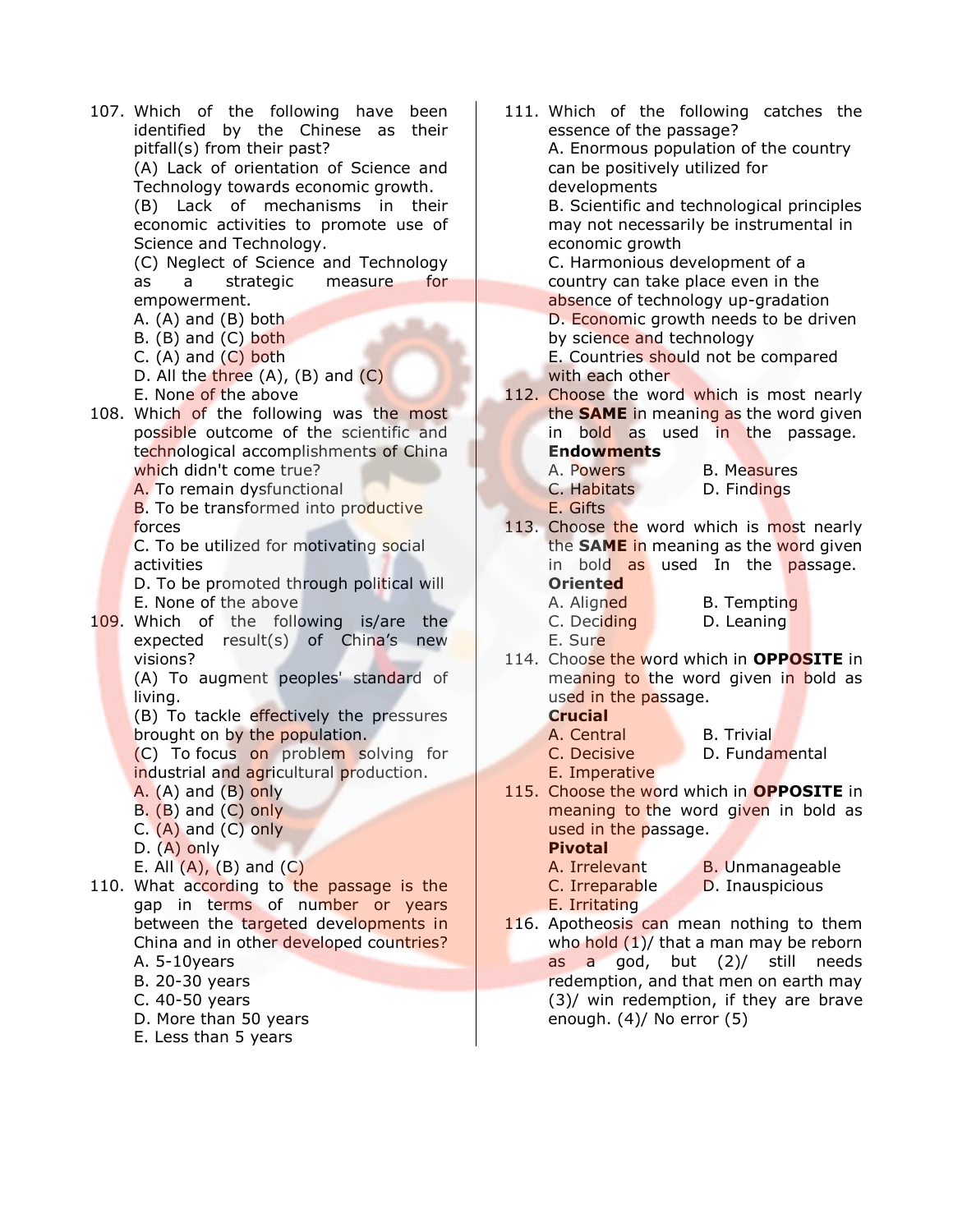| A. (1) | B. (2) |
|--------|--------|
|--------|--------|

 $C. (3)$  D.  $(4)$ 

E. (5)

- 117. The January sun continued in its brilliance and (1)/ the rhythmic gliding across the crystal snow, though (2)/ not exhausting, warmed the couple to the point where even (3)/ their limited outer cover seemed extreme. (4)/ No error (5)
	- A. (1) B. (2)
	- $C. (3)$  D.  $(4)$
	- E. (5)
- 118. As the bed went passed them, the  $(1)$ / doctor clasped their hands, head bowed (2)/ down and were seen praying for  $(3)$  the baby in a touching, respectful way. (4)/ No error (5)

| .      |        |
|--------|--------|
| A. (1) | B. (2) |
| C. (3) | D. (4) |

- E. (5)
- 119. With the current reading being one  $(1)$ taken from this morning, Delhi's air quality (2)/ makes the city one of the most (3)/ polluted in the world right now. (4)/ No error (5)
	- A. (1) B. (2)
	- $C. (3)$  D.  $(4)$ E. (5)
- 120. The Maharani of Cooch Behar, Indira  $(1)$ / Devi loved shoes so much then she ordered a (2)/ hundred pairs of shoes to be made for her by the famed (3)/ (and expensive) Italian shoemaker Salvatore Ferragamo. (4)/ No error (5)

| A. (1) | B. (2) |
|--------|--------|
| C. (3) | D. (4) |
| E / E  |        |

- E. (5)
- 121. Television serial junkies in the United States have been savouring a period drama called The Americans – that **could well have been called The Russians – since the past four years.** A. could well have been called The Russians – since the past four years. B. could well had been called The Russians – for the past four years. C. could well have been called Russians – for the past four year.
	- D. could well have been called The

Russians – for the past four years.

- E. No correction required
- 122. The angry bear jumped up against the sides of the growing tower and left deep claw marks, which **should have been seen to** this day up on the rocks. A. may be seen to
	- B. would be seen to
	- C. would have been seen to
	- D. would see to
	- E. No correction required
- 123. The gods tested Hercules' worthiness to join them on Mount Olympus **by form of task like dangerous missions** that no mortal could survive. A. by tasking him with dangerous

missions

B. by giving him task with dangerous missions

C. by giving him dangerous mission tasks

D. by missioning him dangerous tasks E. No correction required

- 124. The indefinite strike was more or less peaceful, thanks to the heavy military presence and stringent **measure announced for those** who supported it.
	- A. measures announced against those
	- B. measures announced for those
	- C. measures announced at those
	- D. measure announced against those
	- E. no improvement required
- 125. Sleep deprivation **adverse in affects** the brain and cognitive function so working becomes difficult.
	- A. is adversely affect
	- B. adversely affects
	- C. adverse effect
	- D. adverse in effect
- E. no correction required 126. The infiltrators positioned themselves in key locations that gave them a strategic
	- advantage **for the start of** the conflict. A. by the start of
		- B. during the start of
		- C. for the start off
	- D. since the start of
	- E. No correction required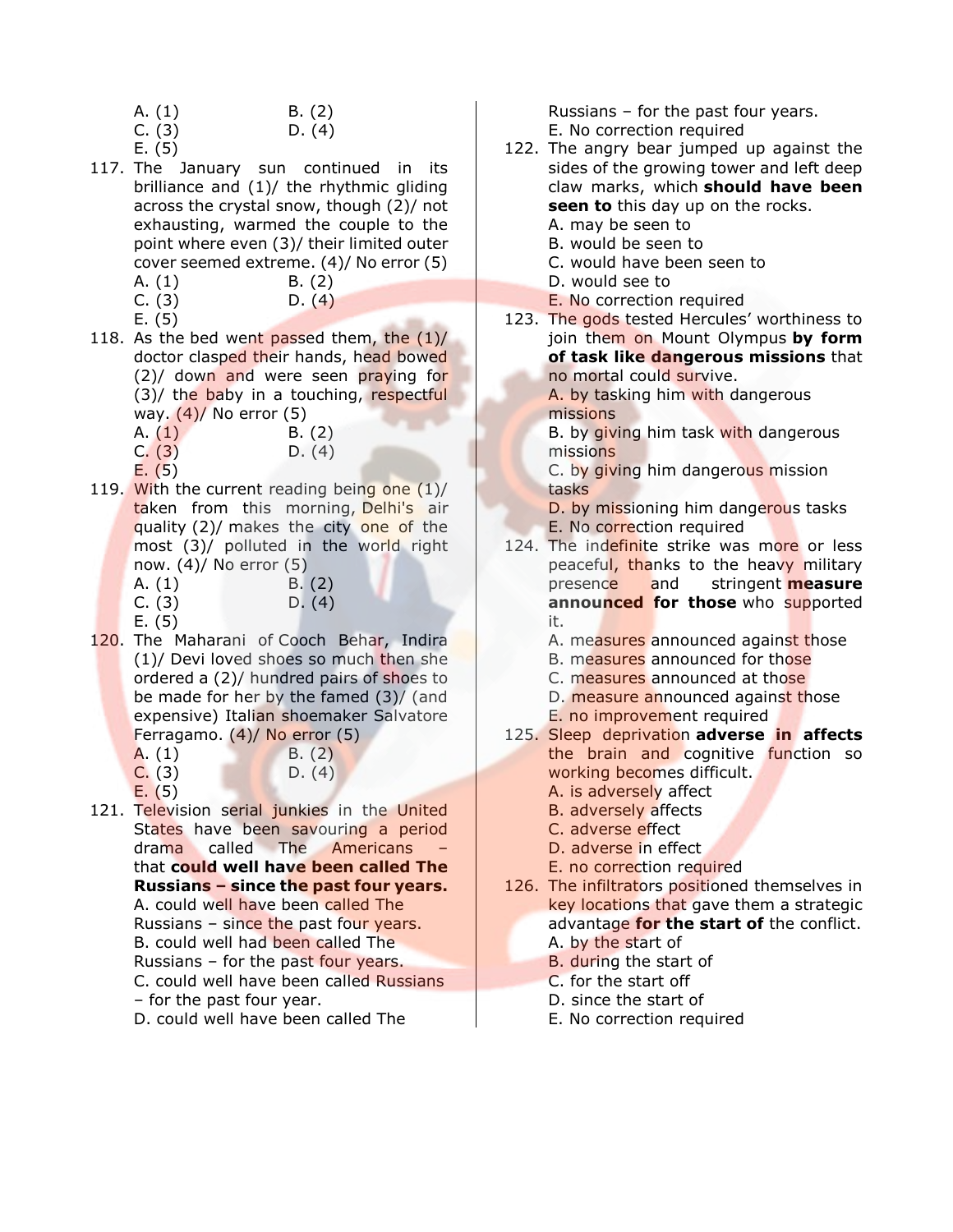127. **Direction:** Four statements are given below as A, B, C and D. There may be some errors in the given statement(s). The incorrect statement is your answer. A. India's environment minister blamed the Delhi government and its neighboring states for failing in their efforts to check air pollution which was six times above the recommended limit on Thursday, posing severe health risks.

> B. Air pollution in Delhi was six times above the recommend limit on Thursday after which India's environment minister blaming the Delhi government and its neighboring states for failing in their efforts to check air pollution.

C. Delhi's air pollution reached six times above the recommended limit causing the India's environment minister to blame the Delhi government and its neighboring states for failing to control the air pollution.

D. Blame was put on the Delhi government and its neighboring states for failing to check air pollution after it reached six times above the recommended level. E. All are incorrect

128. Direction: Four statements are given below as A, B,  $C$  and D. There may be some errors in the given statement(s). The incorrect statement is your answer. A. State-run Indian refiner Hindustan Petroleum said it may resume buying Iranian oil if New Delhi secures a waiver from U.S. sanctions, its chairman M K Surana said on Thursday. B. Hindustan petroleum's chairman M K Surana said on Thursday that a state run Indian refiner may resume buying Iranian oil if New Delhi secures a waiver from U.N. Sanctions. C. Hindustan petroleum nay resume buying Iranian oil if New Delhi secures a waiver from U.S. sanction, said M K Surana the chairman of the state run Indian refiner.

D. The chairman of the state run Indian refiner Hindustan petroleum M K Surana said that, if New Delhi secures a waiver from U.S. sanction, it may resume buying Iranian oil. E. All are incorrect

129. **Direction:** Four statements are given below as A, B, C and D. There may be some errors in the given statement(s). The incorrect statement is your answer. A. A special investigation team (SIT) is also probing the alleged murder of Tiwari, 38, by constable Prashant Chowdhury, who was accompanied by another constable Sandeep Kumar, while Tiwari was going to drop his excolleague Sana Khan home in the wee hours of Saturday.

> B. He has constituted a Special Investigation Team under IG Lucknow to probe the case. "A murder case has been filed against both the constables. We believe that the cops resorted to aggression which wasn't required," he told India Today TV.

C. The UP government has assured the family of fast track proceedings in the case but a Special Investigation Team (SIT) was also constituted to probe Tiwari's death.

D. Calling it "murder", Director General of Police (DGP) O P Singh constituted a special investigation team (SIT) headed by IG Lucknow range Sujeet Kumar and comprising SP Crime and Lucknow SP (Rural).

E. All are incorrect

130. **Direction:** Four statements are given below as A, B, C and D. There may be some errors in the given statement(s). The incorrect statement is your answer. A. After the struggles of the England series, Virat Kohli has taken charge of the Indian team for the upcoming Test series against England.

B. Before the struggles of the England series, Virat Kohli will take charge of the Indian team for the upcoming Test series against England.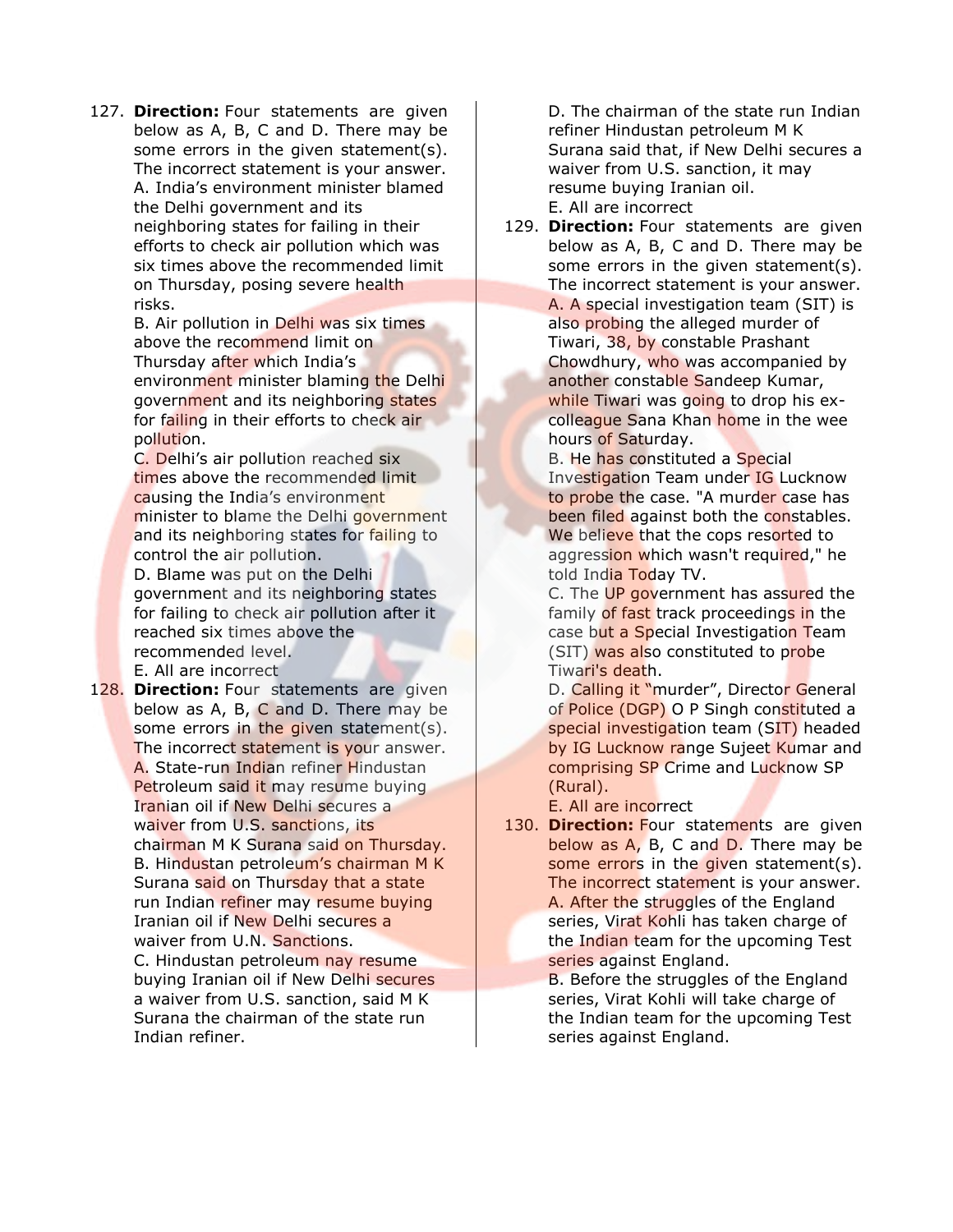C. After the struggles of the England series, Virat Kohli will take charge of the Indian team for the upcoming Test series for England. D. After the struggles of the England series, Virat Kohli had taken charge of the Indian team for the upcoming Test series against England. E. All are incorrect 131. Choose the correct answer from the given options to fill in the blanks which are numbered. A. Wartime B. Peacetime C. Mammoth D. Truce E. Exploit 132. Choose the correct answer from the given options to fill in the blanks which are numbered. A. Polished B. Abducted C. Gained D. Surrendered E. Subdued 133. Choose the correct answer from the given options to fill in the blanks which are numbered. A. Contained B. Sustained C. Composed D. Pondered E. Referred 134. Choose the correct answer from the given options to fill in the blanks which are numbered. A. Emptied B. Consisted C. Enlightened D. Punctuated E. Belittled 135. Choose the correct answer from the given options to fill in the blanks which are numbered. A. Commanded B. Persuaded C. Enthralled D. Obliged E. Performed 136. Choose the correct answer from the given options to fill in the blanks which are numbered. A. Protected B. Promoted C. Enlisted D. Serviced E. Engorged that workers in the economy can offer,

- 137. Choose the correct answer from the given options to fill in the blanks which are numbered.
- A. Proceeded B. Courted C. Outnumbered D. Synchronized E. Obliterated 138. Choose the correct answer from the given options to fill in the blanks which are numbered. A. Began B. Succeeded C. Postponed D. Lasted E. Surprised 139. Choose the correct answer from the given options to fill in the blanks which are numbered. A. Earned B. Coasted C. Perplexed D. Mortified E. Imputed 140. Choose the correct answer from the given options to fill in the blanks which are numbered. A. Stole B. Guarded C. Banished D. Entertained E. Summed 141. Which of the following state launched 'Bhavantar Bhugtan Yojana'? A. Haryana B. Rajasthan C. Madhya Pradesh D. Gujarat E. Himachal Pradesh 142. Philips Curve reflects the relation between ? A. inequality and per capita income B. Tax rate and tax revenue C. percentage of wealth earned and percentage of people D. rate of inflation and rate of unemployment E. rate of inflation and growth rate 143. According to the UN's World Economic Situation and Prospects (WESP) 2019, India's GDP growth is expected to accelerate to **in** 2019-20. A. 7.4 per cent B. 7.5 per cent C. 7.6 per cent D. 7.2 per cent E. 7.3 per cent 144. The form of unemployment which is caused by a mismatch between the skills

and the skills demanded of workers by

employers is known as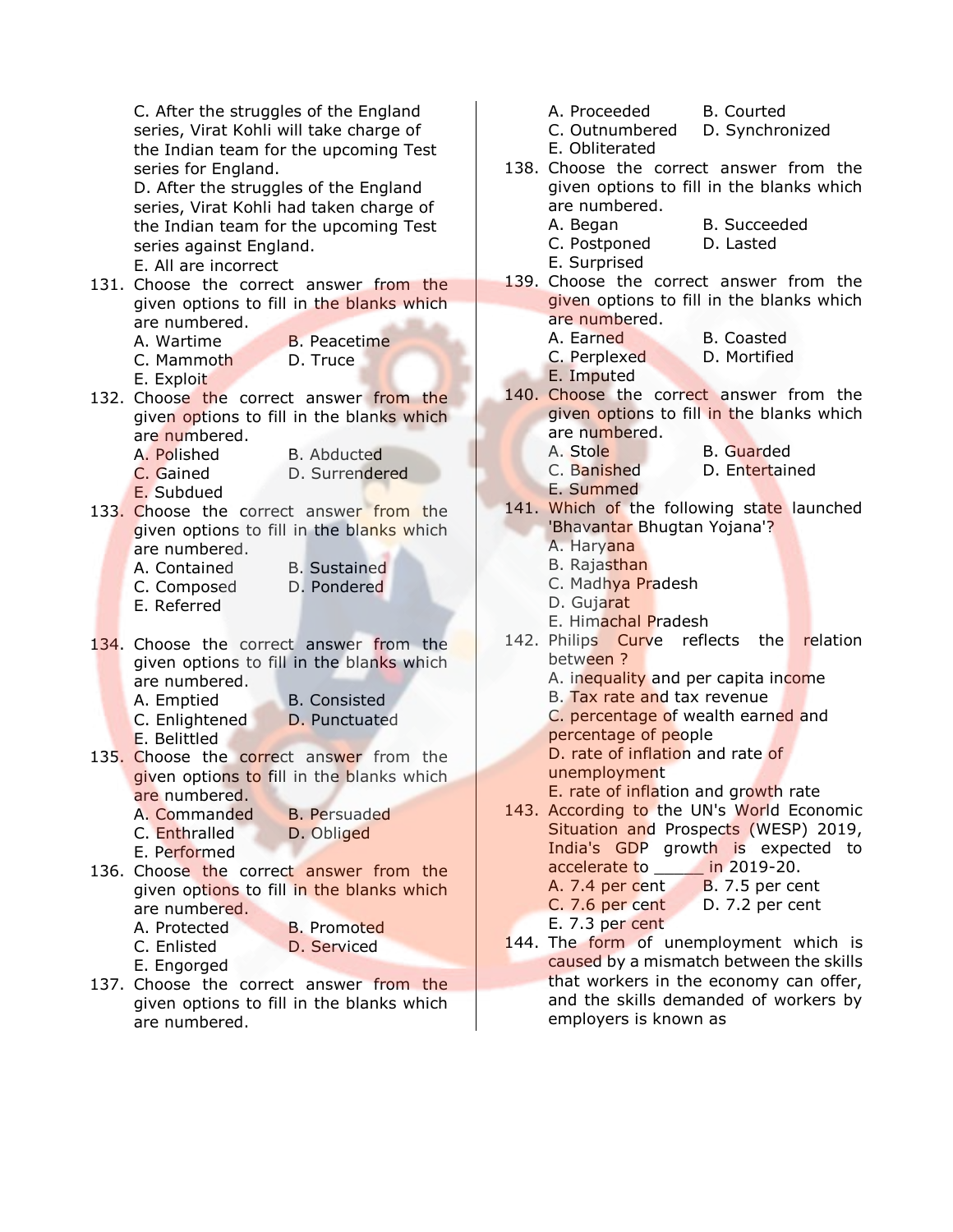- A. Cyclical unemployment
- B. Structural unemployment
- C. Frictional unemployment
- D. Classic unemployment
- E. Disguise unemployment
- 145. According to the Socio-Economic Caste Census, 2011 the total number of Urban Households is around
	- A. 6.48 Crore B. 5.65 Crore
	- C. 7.05 Crore D. 17.91 Crore
	- E. 8.69 Crore
- 146. What is the maximum insurance cover per family under Ayushman Bharat National Health Protection Mission?
	- A. Rs. 1 lakh B. Rs. 3 lakh
	- C. Rs. 2 lakh D. Rs. 5 lakh
	- E. Rs. 4 lakh
- 147. If real GDP is equal to Nominal GDP, then
	- A. The GDP deflator is equal zero
	- B. The GDP deflator is outdated
	- C. The GDP deflator needs revision
	- D. The GDP deflator is equal one
	- E. The GDP deflator is more than one
- 148. Government of India designed Pradhan Mantri Fasal Bima Yojana (PMFBY) to provide-
	- A. To rise food price
	- B. To reduce the impact of food price
	- C. Provide loan to farmers
	- D. Price Stabilization
	- E. Crop insurance
- 149. What is inflation targeting?
	- A. inflation target for different sectors in the economy
	- **B.** inflation range set for long period of the economy growth

C. agreement between central government and RBI for maintaining a inflation band for five years

D. Both  $(A)$  and  $(C)$ 

E. it is the inflation target set by WTO for all developing countries

150. The components of the Human Development Index (HDI) are A. Life expectancy, per capita GDP and sex ratio B. Sex ratio, educational attainment

and pure drinking water

C. Life expectancy , per capita GDP and educational attainment

D. Per capita GDP, infrastructure and sex ratio

- 151. Swarna Jayanti Gram Swarojgar Yojna has now been restructured as  $\qquad \qquad$ . A. Prime Minister Rojgar Yojna
	- B. National Rural Livelihoods Mission
	- C. Jawahar Gram Samriddhi Yojana
	- D. Sampoorna Gramin Rojgar Yojana
	- E. Pradhan Mantri Gram Swarojgar

Yojna

152. Pradhan Mantri Kaushal Vikas Yojana (PMKVY) is the flagship scheme of which of the following ministries?

> A. Ministry of Labour and Employment B. Ministry of Skill Development &

Entrepreneurship

C. Ministry of Human Resource **Development** 

D. Ministry of Youth Affairs and Sports E. Ministry of Micro, Small and Medium **Enterprises** 

- 153. As per census 2011, which state is the highest rural population in India? A. Bihar B. Uttar Pradesh C. Maharashtra D. West Bengal
	- E. Sikkim
- 154. Inclusive Development Index is published by which of the following organisations?
	- A. World Economic Forum
	- B. World Bank
	- C. International Monetary Fund
	- D. Asian Development Bank
	- E. New Development Bank
- 155. What amount has been allocated to MGNREGA in budget 2018-19?
	- A. 45000 crores rupees
	- B. 40000 crores rupees
	- C. 50000 crores rupees
	- D. 55000 crores rupees
	- E. 60000 crores rupees
- 156. Consider the following statements about SAARC, the South Asian Association of Regional Cooperation:

(i) SAARC is the regional intergovernmental organization of nations in South Asia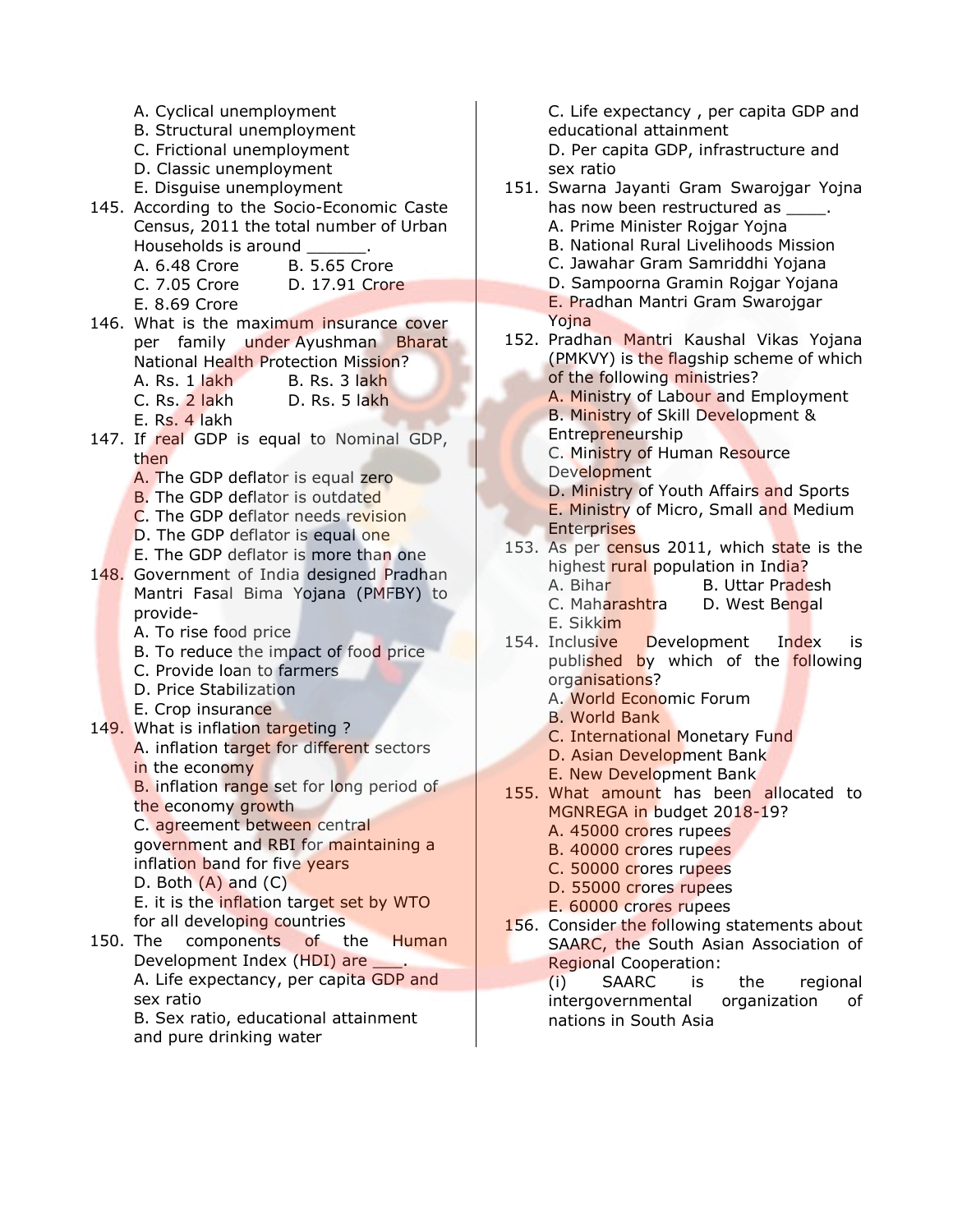(ii) Many of India's neighbours are members of SAARC, including Afghanistan, Bangladesh and Myanmar. (iii) The SAARC secretariat is based in Kathmandu (iv) It promotes the development of economic and regional security integration Which of the above statements are true? A. (i), (ii) and (iv) B. (i), (iii) and (iv)  $C.$  (i) and (iii) D. (ii) and (iii) E. (iii) & (iv) 157. During which five year plan rolling plan was introduced by the government? A. 3<sup>rd</sup> Five-year plan B. 4<sup>th</sup> Five-year plan C. 5<sup>th</sup> Five-year plan D. 6<sup>th</sup> Five-year plan E. 7<sup>th</sup> Five-year plan 158. The Reserve Bank of India has decided to use Gross Domestic Product (GDP), instead of Gross Value Added (GVA) to measure economic activity in the country. Gross Value Added (GVA) gives a picture of the state of economic activity from the A. demand perspective B. consumers' side C. producers' side D. supply side E. Both C & D 159. Which of the following organization launched "Grand Innovation challenge"? A. PMO B. NITI AYOG C. Ministry of Science and Technology D. Ministry of Rural Development E. Ministry of Earth sciences 160. As per 2011 census which of the following states has the lowest literacy rate? A. Bihar B. Jharkhand C. Odisha D. West Bengal E. Rajasthan 161. Which sector is most vibrant in India in terms of contribution of the national income, FDI as well as employment?

A. Construction Sector

- B. Energy Sector
- C. Automobile Sector
- D. Services Sector
- E. None of the above
- 162. As per Socio-Economic and Caste Census 2011 (SECC), the % of the rural households having a family member who has completed education Up to Higher Secondary is?
	- A. 6.4% B. 4.6% C. 6.6% D. 5.4%
	- $E. 5.1%$
- 163. Which of the following constitute Sustainable Development Goals:
	- A) No poverty
	- B) No hunger
	- C) No terror
	- D) Good health
	- E) Quality education
	- A. A, B and C
	- B. B, C and E
	- C. A, B, D and E
	- D. B, C, D and E
	- E. All of the above
- 164. Which of the following indexes used as the key measure of inflation in India?
	- A. Wholesale Price Index
	- B. Consumer Price Index
	- C. Producer Price Index
	- D. Index of Industrial Production
	- E. Consumer Price Index-Rural
- 165. How much fund is allocated for developing and upgrading agricultural marketing infrastructure in 22,000 Grameen Agricultural Markets (GrAMs) and 585 APMCs?

A. Rs 2000 crore B. Rs 3000 crore C. Rs 1500 crore D. Rs 2500 crore E. Rs 1000 crore

166. National Rural Employment Guarantee Act, passed in the year 2005 (or, NREGA No 42, later renamed as the "Mahatma Gandhi National Rural Employment Guarantee Act", MGNREGA), is an Indian labour law and social security measure that aims to quarantee the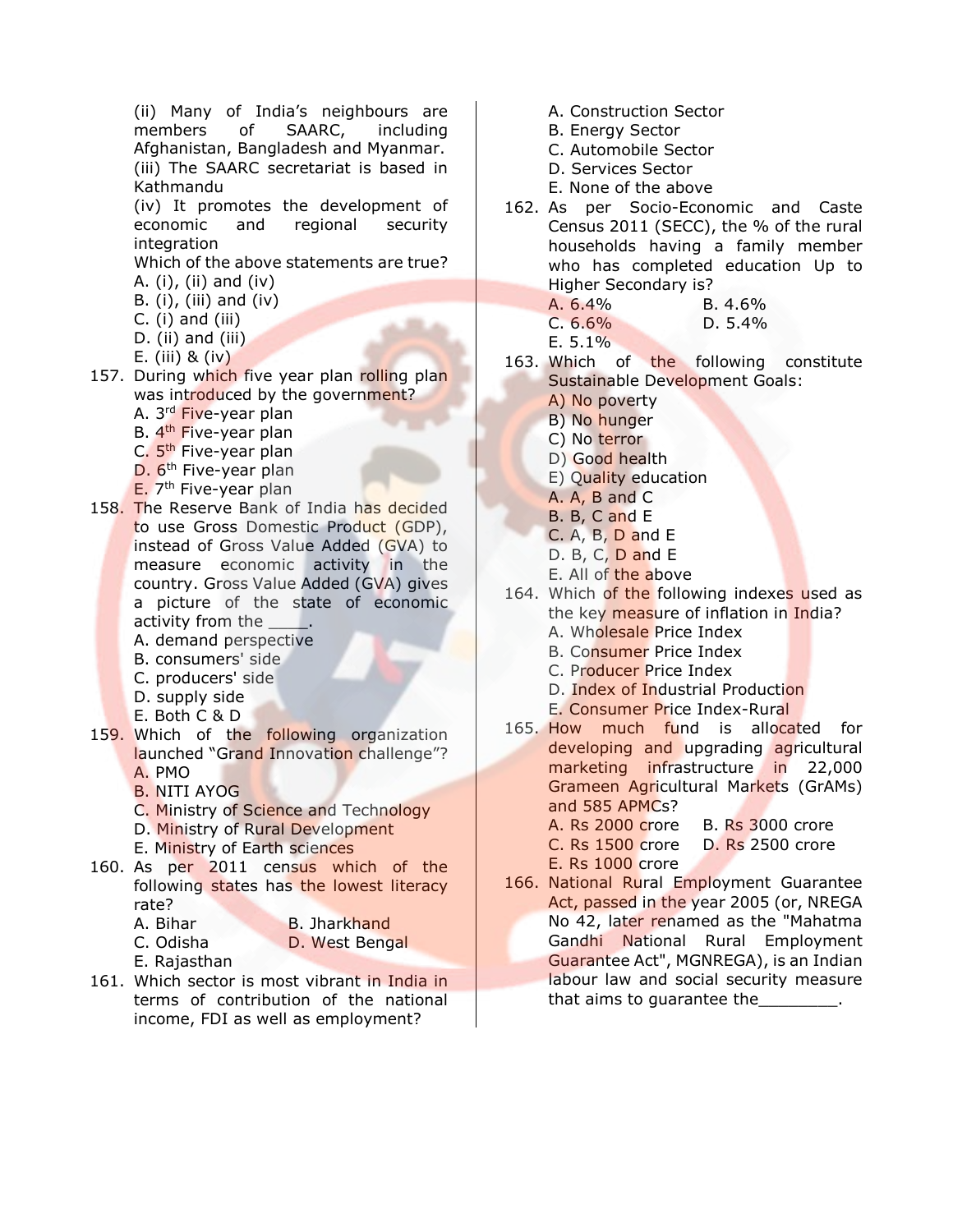- A. Right to Food
- B. Right to work
- C. Right to stay
- D. Right to social security pension
- E. None of the above
- 167. Which of the following items is not amongst the top five imports of India according to the Economic Survey 2018? A. Mineral Oils
	- B. Precious metals
	- C. Electrical machinery
	- D. Machinery including computers
	- E. Iron, steel
- 168. The Cabinet Committee on Economic Affairs chaired by Prime Minister Narendra Modi, approved the continuation of Prime Minister's Employment Generation Programme (PMEGP) beyond the 12th Plan period for three years to 2019-20 with a total outlay of
	- A. Rs 4,550 crore
	- B. Rs 6,110 crore
	- C. Rs 5,500 crore
	- D. Rs 4,200 crore
	- E. Rs 3,500 crore
- 169. In which Article of Indian Constitution the 'Right to life and personal liberty' has been described?
	- A. Article 12 B. Article 21
	- C. Article 22 D. Article 20
	- E. Article 14
- 170. The cover-colour of the Economic Survey tabled in 2018 is \_\_\_\_\_\_ to put emphasis on controlling
	- A. Green, Agriculture
	- B. Pink, Increasing sex ratio
	- C. Green, Secularism

D. Pink, Domestic violence against women

E. Brown, the over utilization of resources

- 171. According to the International Labour Organisation (ILO) report, the number of jobless people in India in 2019 would be \_\_\_.
	- A. 18.9 million B. 18.5 million
	- C. 15.9 million D. 17.3 million
	- E. 19.3 million
- 172. According to the Economic Survey, 2018, agriculture contributes to what percent in the Indian GDP? A. 11 % B. 25 %
	- C. 16 % D. 49 % E. 37 %
- 173. What quota is allocated to the members of IMF initially as Reserve Tranche Position? What is the timeline for the repayment of the loan that the members can avail from IMF?

A. 25%, 3 years B. 50%, 2 years C. 33%, 5 years D. 20%, 7 years

E. 10%, 1 year

174. United Nations Framework Convention on Climate Change came into effect from 1994 with an objective A. To protect the low-lying region from

sudden ocean rise

B. To create an international infrastructure for managing world climate patterns

C. To constitute an institution for understanding the issues related to climate change

D. To stabilize the greenhouse gas concentration in the atmosphere E. To put trade sanctions on the countries emitting non-compliant carbon print

- 175. The Reserve Bank of India (RBI)had adopted the new Consumer Price Index (CPI) (combined) as the key measure of inflation on the recommendation of which committee?
	- A. Bimal Jalan Committee
	- B. Raghuram Rajan Committee
	- C. R. Gandhi Committee
	- D. Urjit R. Patel Committee
	- E. S.K. Sinha Committee
- 176. According to the Economic Survey 2018, the  $top 1 %$  of firms account for per cent of total exports in India. A. 57 B. 45
	- C. 38 D. 42 E. 51